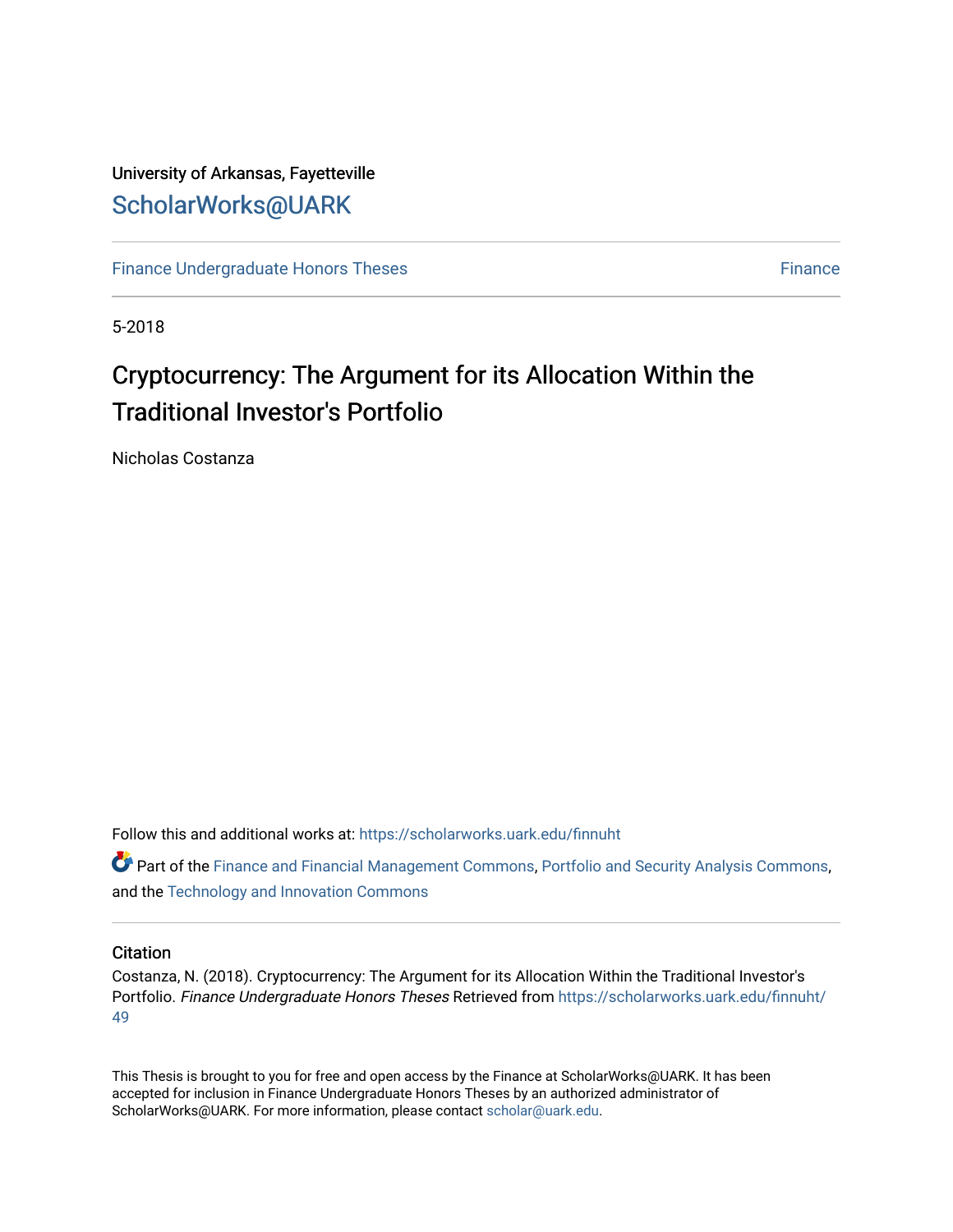## **Cryptocurrency: The Argument for its Allocation Within the Traditional Investor's Portfolio**

**by**

**Nicholas J. Costanza**

**Advisor: Sergio Santamaria**

**An Honors Thesis in partial fulfillment of the requirements for the degree Bachelor of Science in Business Administration in Finance.**

> **Sam M. Walton College of Business University of Arkansas Fayetteville, Arkansas**

> > **May 11, 2018**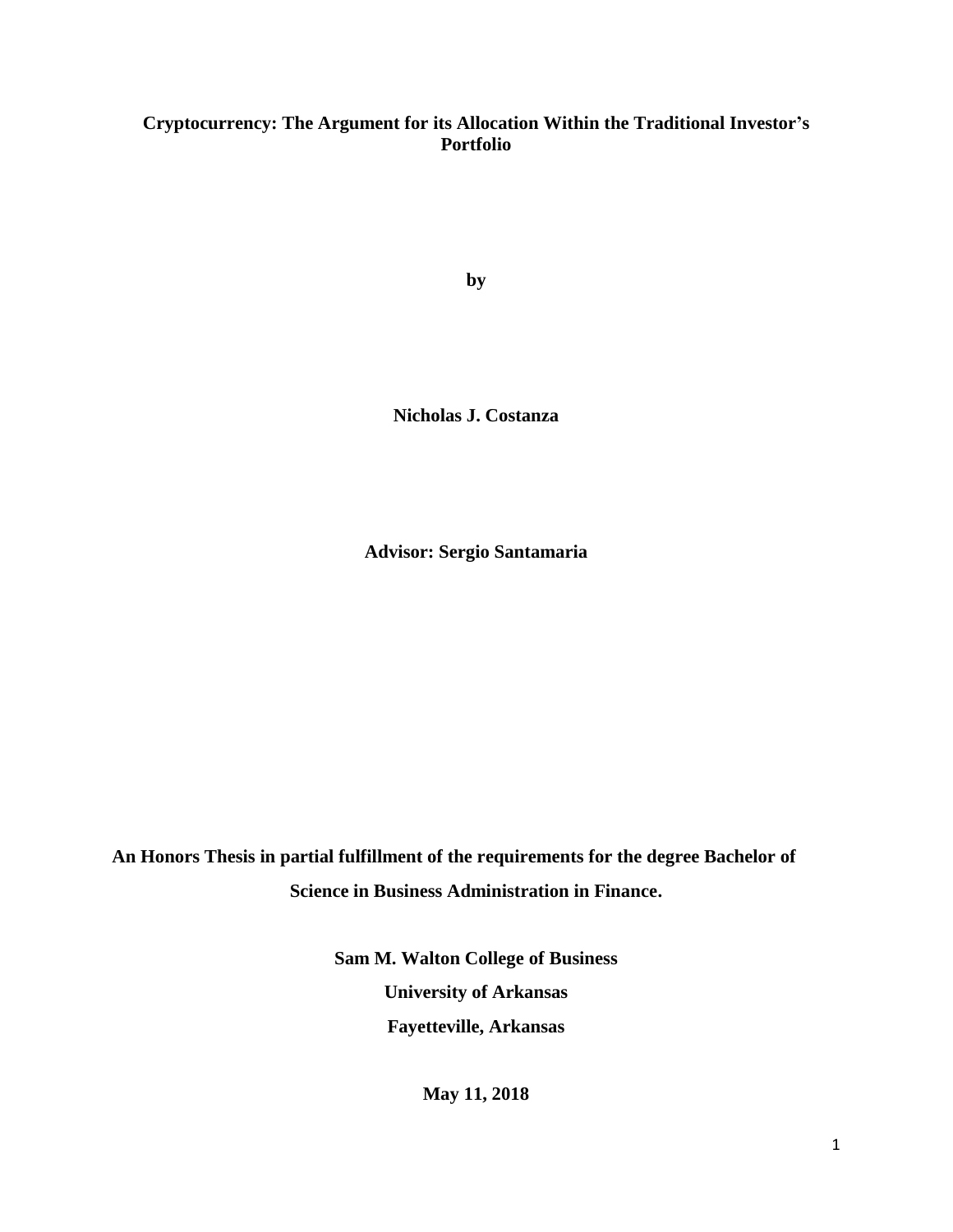#### **Abstract**

This research explores the significance of cryptocurrencies upon the "traditional" investor's portfolio, particularly elaborating on the potential returns and advocating for its allocation within any balanced (or diversified) portfolio.

Cryptocurrencies are a relatively new asset and are still considered to be extremely risky. They are characterized by ever-fluctuating prices, ongoing government regulation, and overall market skepticism. However, the potential of major cryptocurrencies (Bitcoin, Ripple, Ethereum, and Litecoin) to produce major returns cannot be easily ignored. This paper builds upon the research of those in academia, as well as highly respected investors. The hope is to outline both the pros and cons of investing in "risky" assets, such as Bitcoin, and why it is an important part of any, truly, diversified portfolio.

Utilizing data from Bloomberg Professional Services, government websites, and other reliable sources, this paper examines a balanced portfolio, as well as a group of five theoretical portfolios. The 5 portfolios consist of different percentage allocations of equity, fixed-income, and Bitcoin. Furthermore, the portfolio is divided into "active" and "passive" strategies, with regards to Bitcoin (only). The results show that the portfolios with higher allocations of Bitcoin perform better, overall, as compared to the portfolios with lower allocations of Bitcoin. Additionally, the results also show that an active strategy (with the same portfolios) yields much more promising returns than a passive strategy.

Although cryptocurrencies are an extremely new asset, it is important to understand their true investment value (or worth). With so much hysteria surrounding them, evaluating their actual performance within a portfolio is critical for a long-term understanding. It can also provide direction for future research in the field of cryptocurrencies.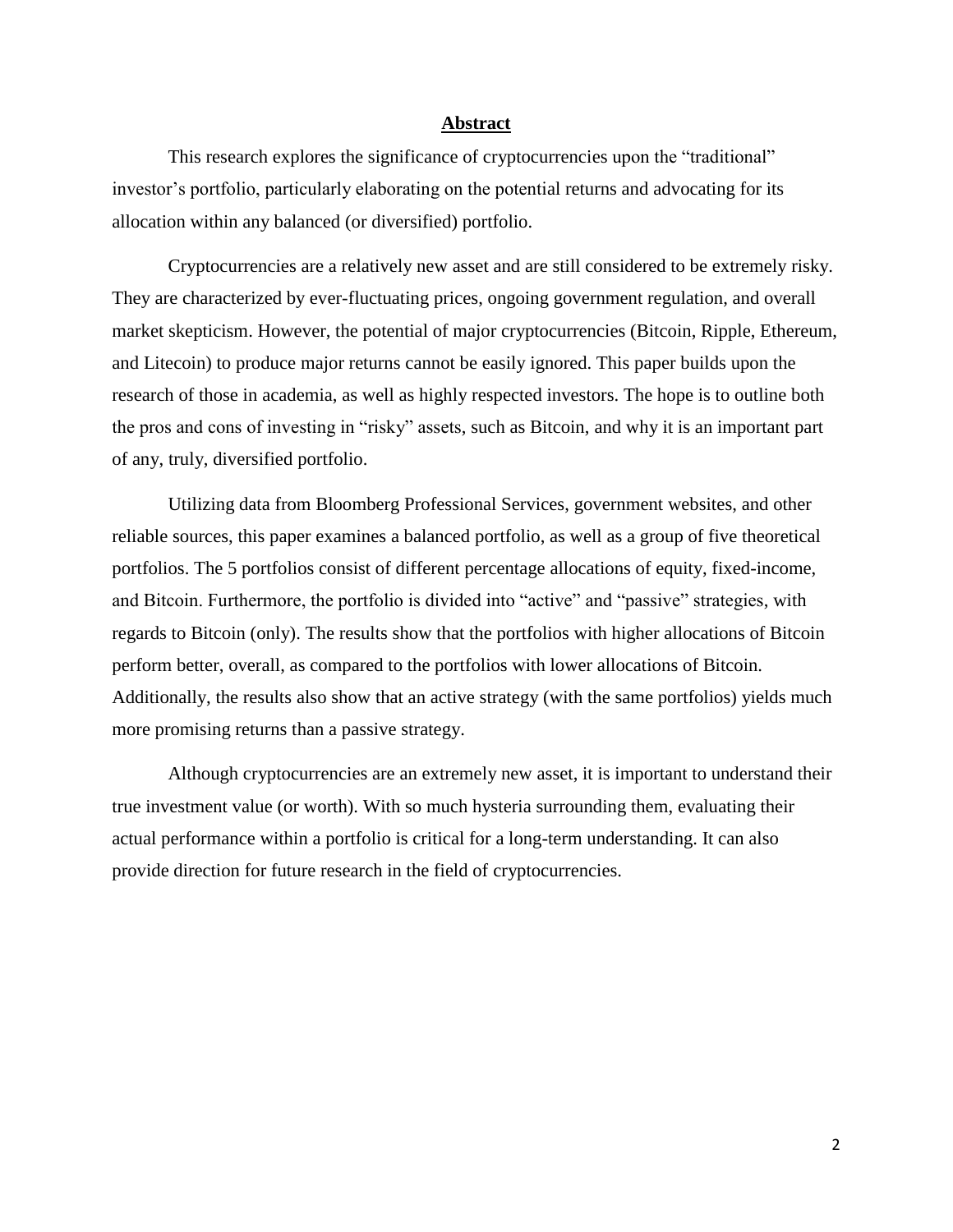This honors thesis is approved for recommendation.

\_\_\_\_\_\_\_\_\_\_\_\_\_\_\_\_\_\_\_\_\_\_\_\_\_\_\_\_\_\_\_\_\_\_\_

**Faculty Advisor**:

Sergio Santamaria

**Second Reader**:

Dr. Craig Rennie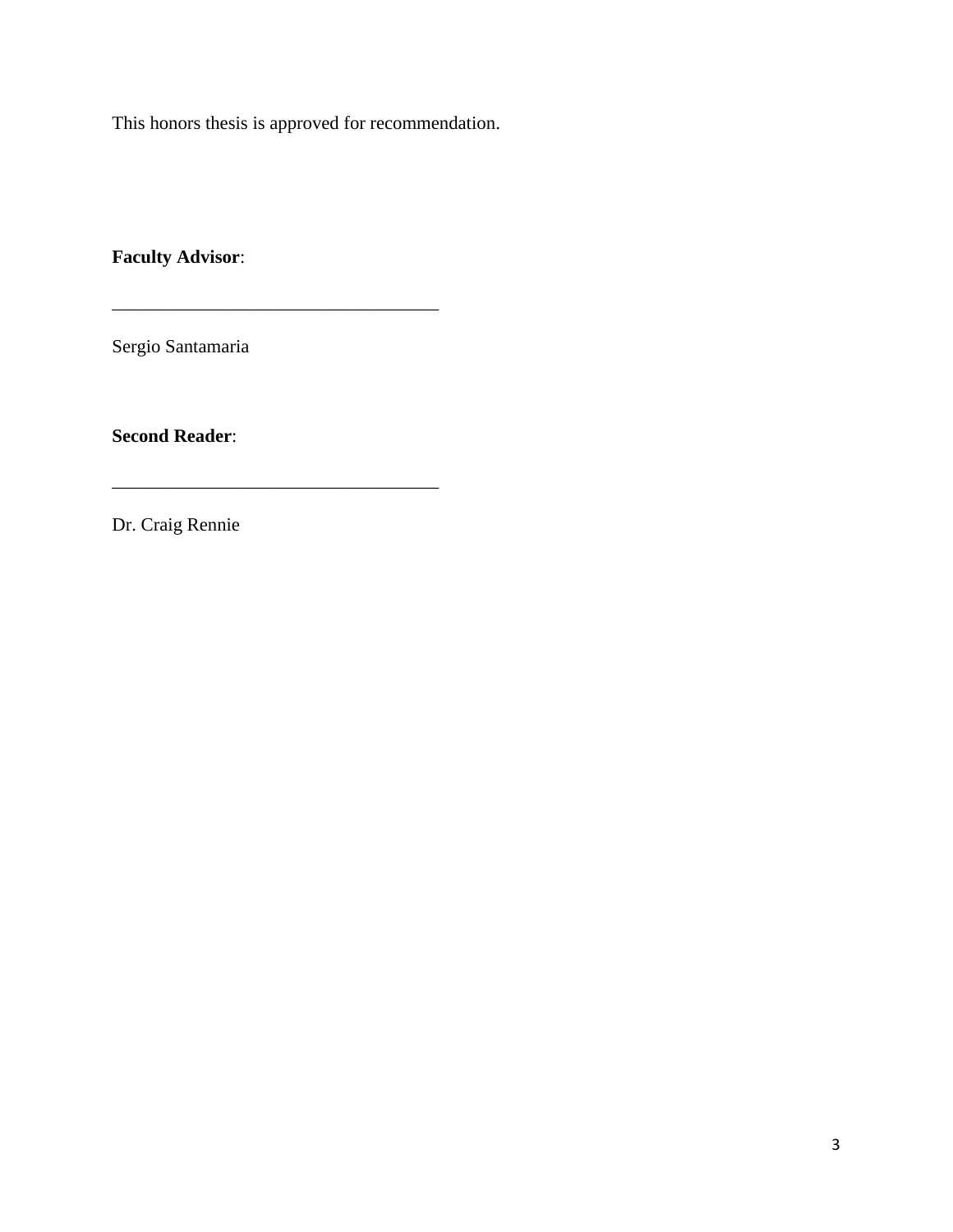#### **Acknowledgements**

This honors thesis was made possible by the University of Arkansas – Fayetteville. First off, I would like to thank Sergio Santamaria and Dr. Craig Rennie for their mentorship and guidance throughout this research process. Their help was instrumental, and I could not have done it without them. Secondly, I would like to thank my father, and my mother, for their neverending support. They not only instilled the importance of a college education in me at an early age, but also made it possible for me to obtain my undergraduate degree. However, I cannot forget the rest of my family, as well as the friends who have been by my side throughout this journey as well. Lastly, I would like to thank this University and the rest of the finance faculty, who have taught me so much. I will always be a Razorback, and I am eternally grateful for the experiences I have had at this University – Woo Pig Sooie!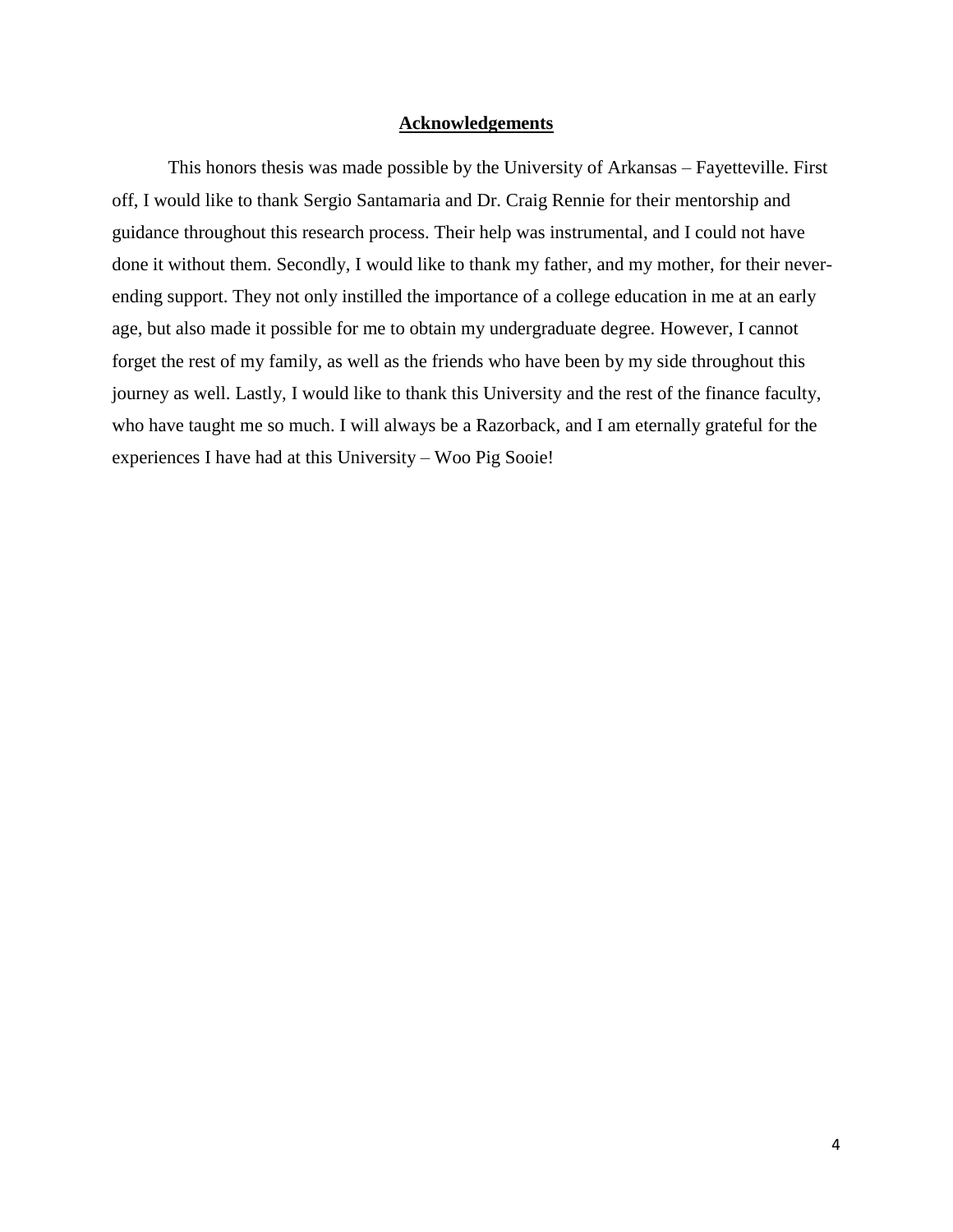#### **Introduction:**

The need for an understanding of cryptocurrencies is paramount in today's world. With mass hysteria setting in, people are investing unprecedented amounts of money into these assets. However, it is still quite unclear whether that so called "fear of missing out" is warranted or not. While early investors of major cryptocurrencies, like Bitcoin, have seen tremendous returns in the last few years, many remain skeptic on the future of this bullish run. In short, a lot is still left to be determined, regarding the fate of cryptocurrencies.

The focus of this paper is centered on the argument for proper allocation of Bitcoin within any well-diversified portfolio. The research conducted focuses on the utilization of data in Bloomberg Professional Services to create theoretical portfolios and assess their performances. The theoretical portfolios seek to mimic that of a balanced portfolio, which consists of equity, fixed-income, and Bitcoin.

Different stratifications of each portfolio are constructed purposefully to examine the effects of Bitcoin on the overall performance of the portfolio. Furthermore, different investment strategies (passive and active) are considered to see if an even higher return is possible within the portfolios. The goal is to show that although Bitcoin is considered "risky", it should be included in the portfolio of any traditional investor.

This paper is divided into seven sections: a literature review, the cryptocurrency context, the model, data, analysis and results, potential limitations, and the conclusion. The literature review focuses on past research conducted in the field of cryptocurrencies. The next section, the cryptocurrency context, describes a brief history of cryptocurrencies and seeks to shed light on some of the jargon in the space that is causing so much "buzz". In the third section, the model, an explanation of how the portfolios were set up and why the securities in each were chosen is given. Data, the fourth section, shows how the model influenced the structure of the five theoretical portfolios. The fifth section, analysis and results, presents the subsequent findings in the data to evaluate what took place. The sixth section will discuss the limitations that were encountered throughout the formation of this paper. Lastly, the seventh (and final) section of the paper presents a summary of the research, as well as the major findings. It also mentions potential limitations, throughout the study, and proposes what other research can be conducted in the future to shed more light on the subject.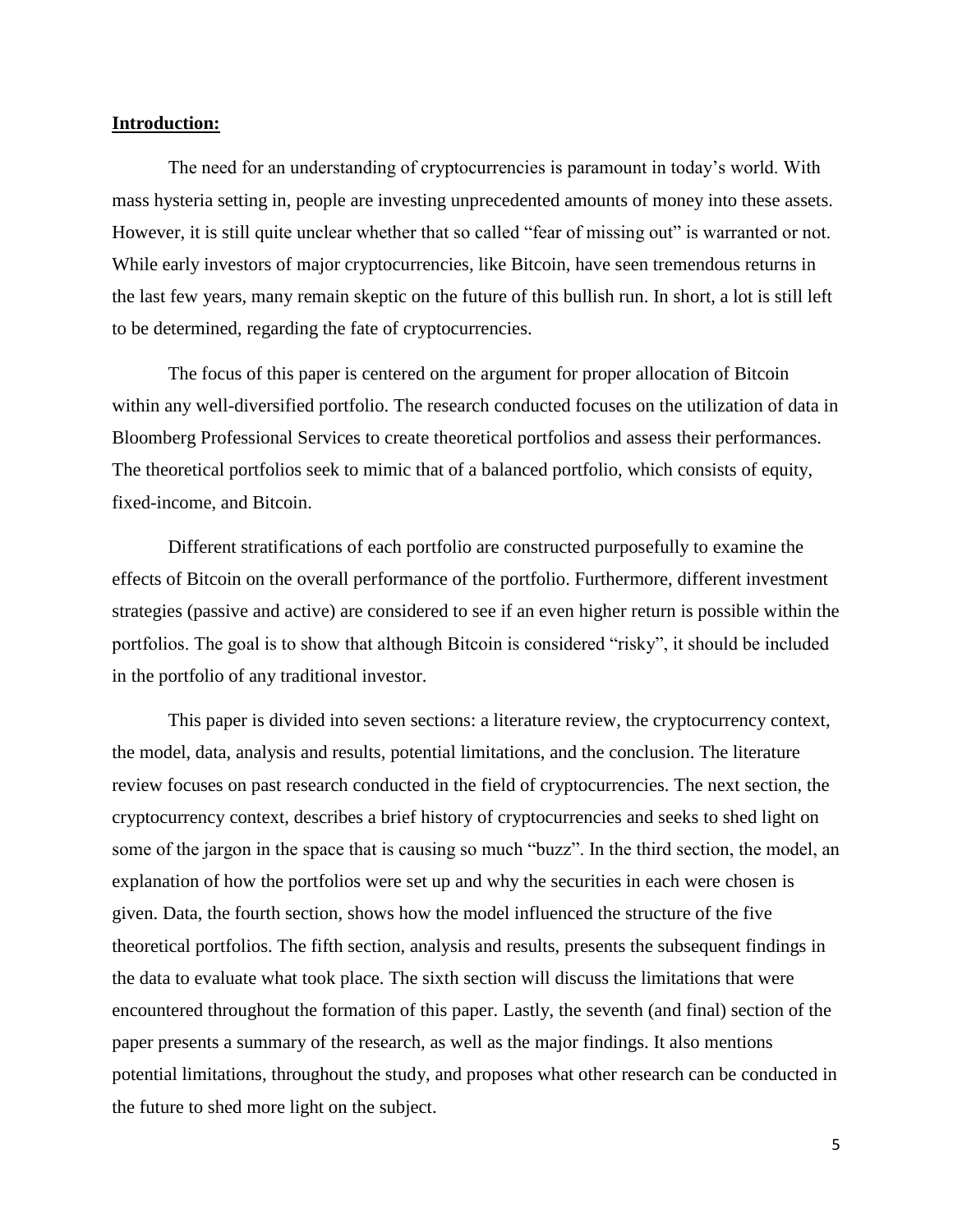### **I – Literature Review:**

Cryptocurrency is the future, and the future is coming fast. With so much already going on in the fintech space over the last few years, it was only a matter of time until a truly digital currency presented itself. However, although many cryptocurrencies have started popping up in the last year or so, it is important to remember that the original, Bitcoin, first appeared in 2009. Within only two years of its launch, Bitcoin amassed billions of dollars in economic value. That economic value has only increased since. In fact, in December of 2017, the value of one (single) Bitcoin neared \$19,000 (as seen in diagram 1). In total, the cryptocurrency market is worth somewhere around \$700 billion today. With so much money pouring into this new and cuttingedge space, it is only fitting that there be some research advocating for its continued investment.



## **Bitcoin Historical Price Chart:**

## **[Diagram 1 – source: Bloomberg]**

Frequently, the value of something is interpreted through mere supply and demand. Basic economics, yes, but important nonetheless. In their paper, "The Economics of Cryptocurrencies –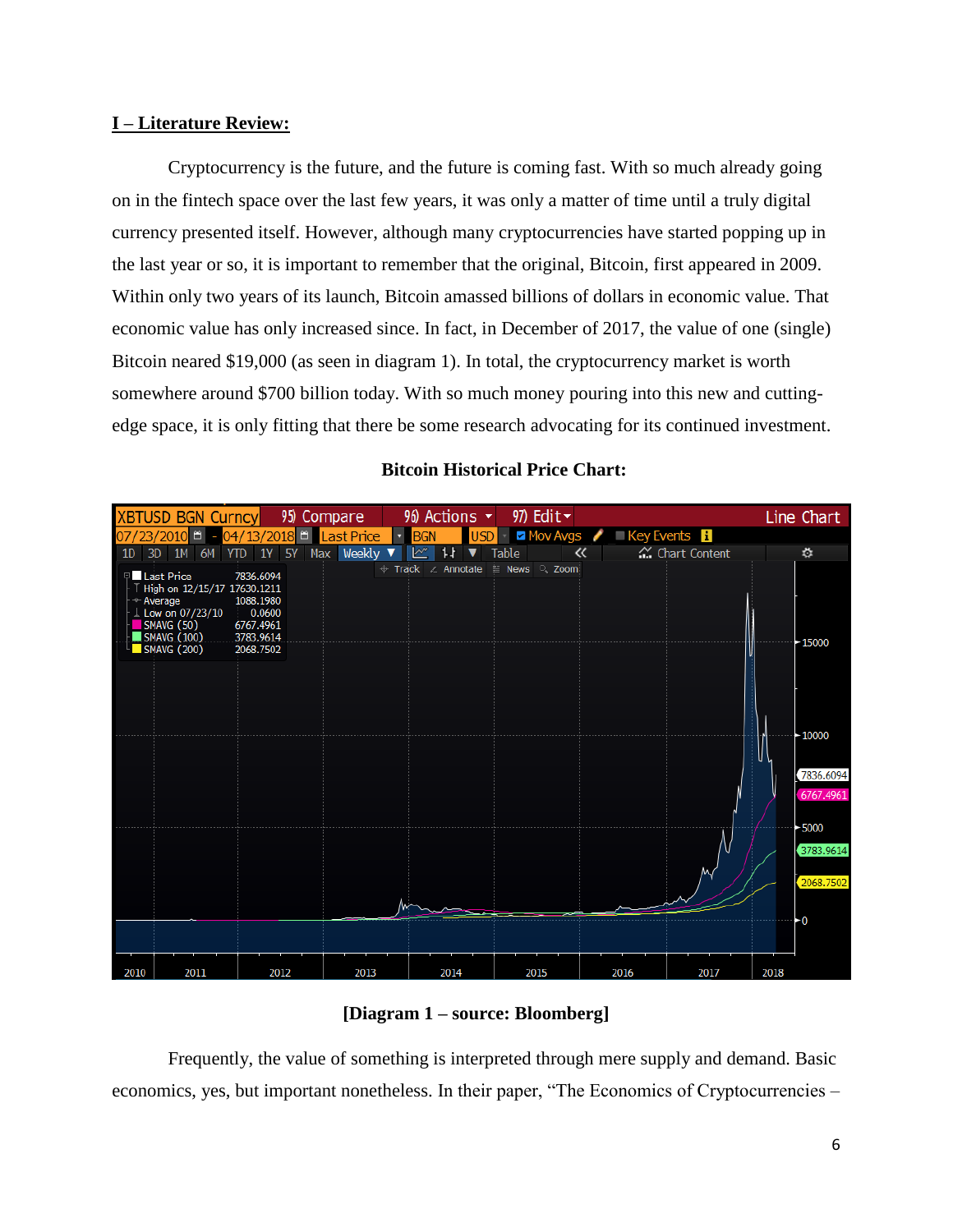Bitcoin and Beyond", authors Jonathan Chiu and Thorsten V. Koeppl take a closer look at this very subject. Even though they agree that aspects of Bitcoin are inefficient (costly mining fees, delayed settlement, and so on), the two conclude that Bitcoin still has tremendous potential because of its massive (and still growing) user base. In fact, they go on to say that, in their eyes, an optimal design for the cryptocurrency could be adopted soon, once the currency becomes "mainstream". The improved design would reduce the need for mining by, instead, focusing exclusively on money growth, rather than transaction fees to finance mining rewards. Furthermore, the two also point out that cryptocurrencies can potentially revolutionize the current payment systems provided by most retailers. This should put fear into the minds of companies like PayPal, Stripe, and Skrill who rely solely on the ability to charge fees for their services.

In another study, done by David Lee Kuo Chuen, Li Guo, and Yu Wang, the authors analyze the investment potential of Bitcoin (as well as other cryptocurrencies). Throughout their paper, they advocate the pros of investing in Bitcoin. First off, they present the idea that cryptocurrencies should, mainly, be viewed as alternative investments: commodities, real estate, private equity, hedge funds. They also point out that use of alternative investments in balanced portfolios is quite common. Their main reasoning for this is diversification purposes. In their own words, "alternative investments have a lower historical correlation to conventional asset classes, such as stocks, bonds, and cash equivalents, thus providing good diversification to the overall portfolio". Even though there is a lot to be sorted out, regarding the true valuation of Bitcoin (and other similar cryptocurrencies), there is an undeniable play on diversification here. Yes, the risks are high, but the returns prove that it is quite worth it.

Secondly, the same study (Cryptocurrency: A New Investment Opportunity?), as mentioned in the previous paragraph, goes on to show that the effects of cryptocurrencies on the overall portfolio performance are substantially positive. Their results indicate that "cryptocurrencies can be a good option to help diversify portfolio risks because the correlations between them and traditional assets are consistently low, and the average daily return of most cryptocurrencies is higher than that of traditional investments. Furthermore, the plots of the efficient frontier illustrate that incorporation of cryptocurrencies significantly expands the efficient frontier, relative to traditional assets alone". Clearly, this begs for further exploration.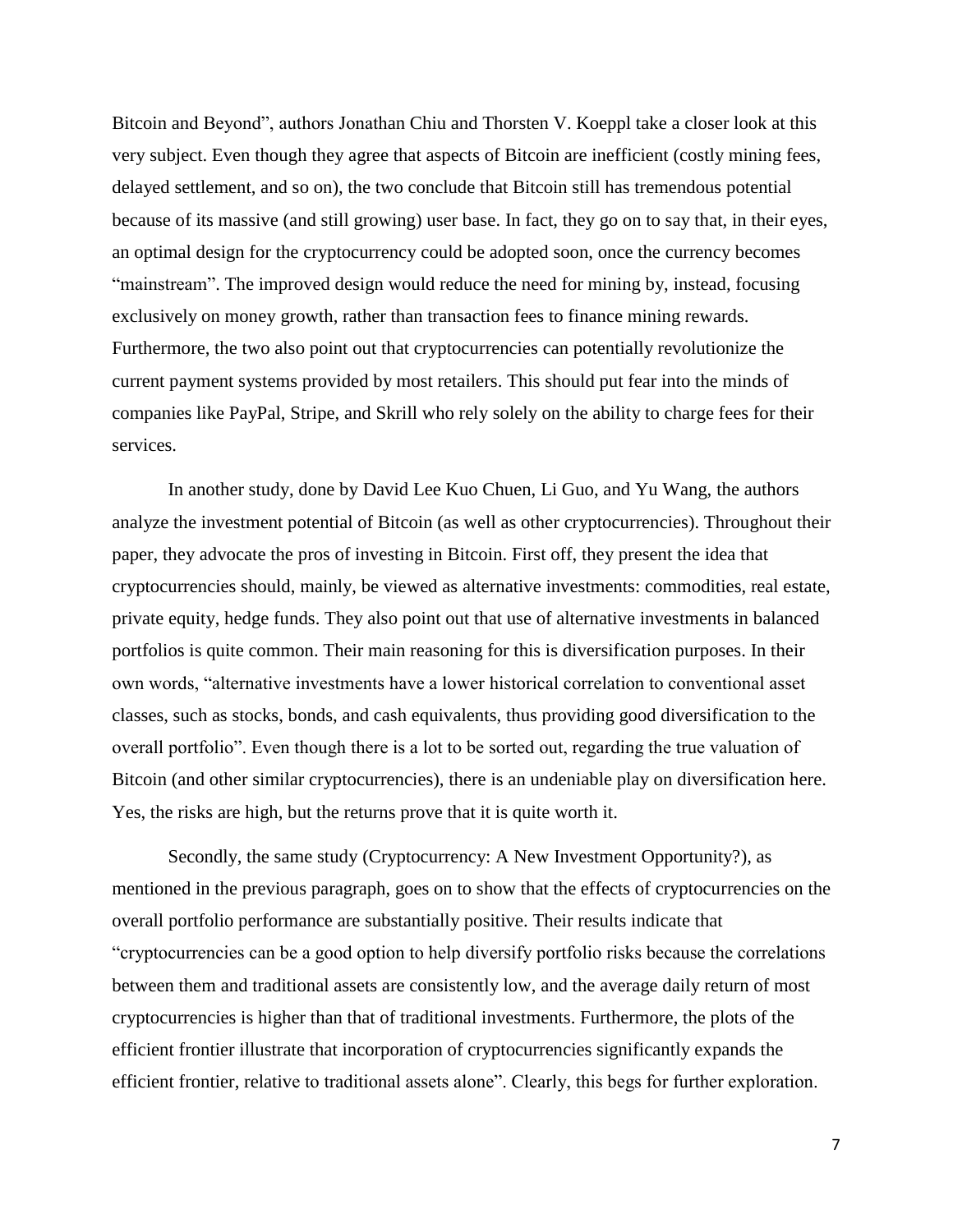The "juiced" returns that cryptocurrencies can provide to a portfolio cannot be denied, and it doesn't hurt that they even add a new class for diversification.

An additional research paper, "SoK: Research Perspectives and Challenges for Bitcoin and Cryptocurrencies" provides great insight as to why Bitcoin and other cryptocurrencies need to be understood from an investment perspective. The authors seek to illuminate the public as to why Bitcoin is the next big investment in fintech. By carefully examining the cryptocurrency, the paper identifies the fact that "Bitcoin is filling an important niche by providing a virtual currency system without any trusted parties and without pre-assumed identities among the participants". In other words, Bitcoin is not only valuable from a pure price sense; it is valuable for reasons that might not even be fully understood yet. Much of the underlying technology surrounding Bitcoin might be just as valuable (if not more) as the actual currency itself. Blockchain technology, which will be discussed more later, is a key component of Bitcoin. The peer-to-peer networks that it generates, without the help of a  $3<sup>rd</sup>$  party institution, could mean significant changes in the world of finance. Imagine a world where banks are no longer required to approve transactions – those are the types of implications involved with this groundbreaking technology.

This study will hope to mimic the findings in a paper, written by Mebane T. Faber, titled "A Quantitative Approach to Tactical Asset Allocation". By utilizing the previous framework established in that document, it will serve as an outline for the work carried out in the following sections of this research. However, the major difference and point of interest will be in evaluating Bitcoin by using a simple moving average as a means of trading. The active returns will be compared to the passive returns, in a hope that we can account for the frequent price changes in Bitcoin's value. In summation, it is necessary to see if a risky asset's downside can be negated by trading it against a simple moving average as a way of combatting large negative returns (or losses).

Bitcoin is sexy and flashy right now. It's a topic of much debate that won't be ending anytime soon. This paper seeks to contribute to the overall conversation. By studying the overall effects of Bitcoin within a (theoretically) diversified, or balanced, portfolio, a better understanding of the cryptocurrencies long-term implications and profitability might be easier to determine. However, to differentiate this study from previous studies, an emphasis will be placed on whether "active" versus "passive" trading strategies (with regards to Bitcoin) yield better

8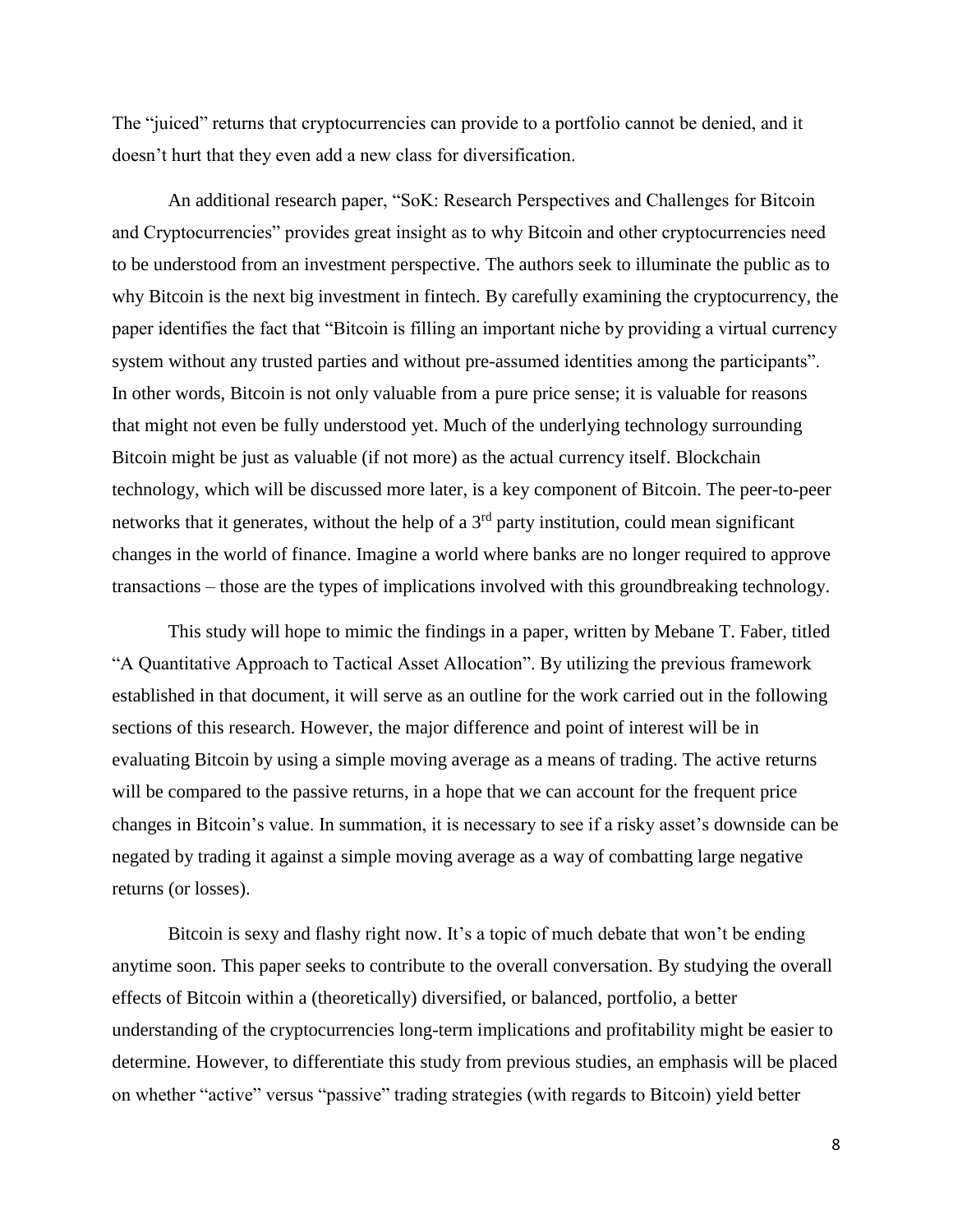returns within the same portfolios. This creates an opportunity to examine something that has not been closely studied up this point. That is the ultimate focus of research performed ahead.

#### **II – The Cryptocurrency Context:**

To fully understand the true importance of this research, a greater perspective of the cryptocurrency context is necessary. First off, what exactly is a cryptocurrency? In short, "a cryptocurrency is a virtual coinage system that functions much like a standard currency, enabling users to provide virtual payment for goods and services free of a central trusted authority", according to Ryan Farell (at the University of Pennsylvania). Furthermore, cryptocurrencies rely on the transmission of digital information, utilizing cryptographic methods to ensure legitimate, unique transactions. However, Bitcoin took the digital coin market one step further by decentralizing the currency and freeing it from hierarchal power structures. Instead, individuals (and businesses) transact with the coin electronically on a peer-to-peer network.

#### **Peer-to-Peer Network Explained:**



**[Diagram 2 – source: theinfozones.com]**

So, what is a peer-to-peer network then (see diagram 2)? Well, in its simplest form, a peer-to-peer network is created when two or more personal computers are connected and share resources without going through a separate server computer. Instead of having a central server to act as a shared drive, each computer acts as the server for the files stored upon it. More so, when a peer-to-peer network is established over the internet, a central server can be used to index files, or a distributed network can be established where the sharing of files is split between all the users in the network that are storing a given file. Essentially, Bitcoin is possible because of this peer-to-peer network.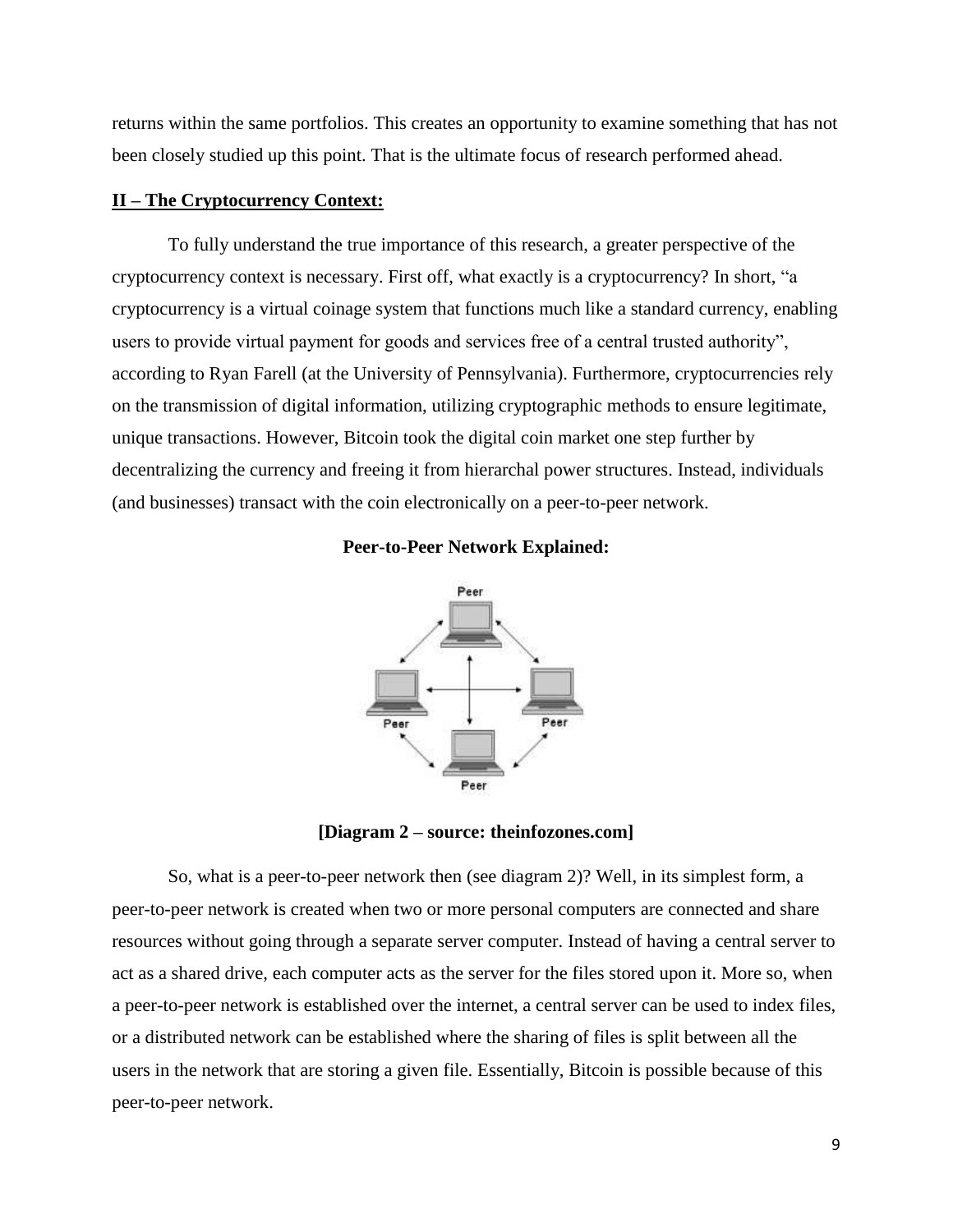A bitcoin, and every subsequent cryptocurrency, is merely a chain of digital signatures where each owner transfers the coin to the next by digitally signing a hash of the previous transaction and the public key of the next owner and adding these to the end of the coin so that ownership can dynamically be programmed into the coin. This process is the foundation of which the peer-to-peer network rests upon. The process to verify transactions through groups of people without any interaction of a  $3<sup>rd</sup>$  party, such as a bank, government, and so on. However, the peer-to-peer network sets up the truly amazing aspect of bitcoin.

That aspect is the "blockchain". Bitcoin can only be sent (or received) by logging the transaction on the public ledger (also known as the blockchain). Bitcoins lack intrinsic value – their value is purely a function of supply and demand. Bitcoin is unlike any fiat currency, which derives its value from a government. In other words, Bitcoin is not created by (or backed by) any government.



#### **Blockchain Explained:**

#### **[Diagram 3: source – techloyce.com]**

Blockchain technology (as seen in diagram 3) makes the peer-to-peer network possible. Essentially, it solves the double spending problem, which is inherent of non-cash payments systems, by keeping records of ownership and transactions timestamps. This eliminates the possibility of digital copying (or double spending). In other words, a transaction is only complete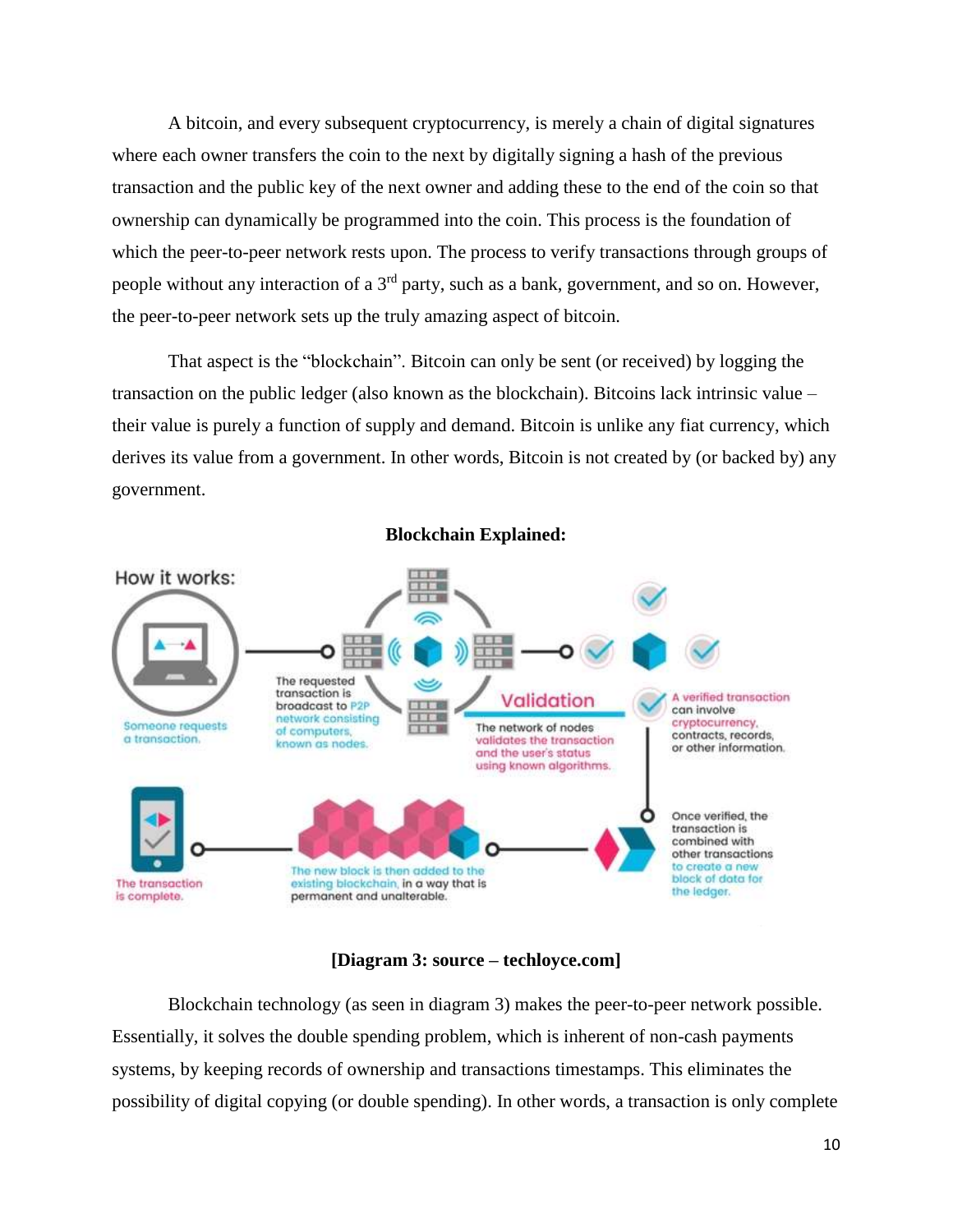and added to the blockchain once a required amount of computational data is used. This satisfies the "proof of work" requirement, which is inherent of Bitcoin. Only at that point, is the transaction considered complete – ownership is entirely transferred.

But what about 'mining'? Well, Bitcoin mining is the entire process that is undergone by each node. Effectively, miners (the nodes themselves) verify transactions in each block. In return for the service that Bitcoin miners perform, they receive transaction fees and newly minted coins (mined Bitcoins). "In this way, Bitcoin functions similarly to commodities like gold: the steady addition of a constant amount of new coins is analogous to gold miners expending resources to add gold to circulation". For that very reason, it is believed that in the long run, only about 21 million Bitcoin will circulate in existence. Eventually people will not have incentives to mine Bitcoins because it will no longer be efficient. Fees will be too costly and too many coins on the market would mean deflation of the actual cryptocurrency itself, depending on market conditions.

This leads the conversation to the potential downsides of Bitcoin. Although the purpose of this paper is to promote investment in Bitcoin, it is only fair to point out some of the most hotly debated topics with cryptocurrencies. For one thing, government regulation could present several pitfalls for cryptocurrencies before they become mainstream within society. Because cryptocurrencies are not universally accepted as a means of payment, developing standardized systems for their continued (and future) use is critical. To ultimately secure stability, their legal status must be established.

While countries like the USA have taken more of a neutral stance on cryptocurrencies, not all countries agree with this approach. Australia, who has yet to formally adopt any regulations on cryptocurrencies, does have the ability to tax the coinage since it is subjected to the county's existing tax rules. Meanwhile, Canada has, arguably, the most developed system of regulation, with regards to cryptocurrencies. In fact, the Bank of Canada has even expressed a willingness to acknowledge the developing virtual currency outright.

On the other hand, many other countries remain skeptical. Russia has major concerns over the digital currency market. They believe it will merely become a way to launder money. They also point out the fact that it violates federal law by not having any sort of central bank agency tied to it. Another country that is seeking to stop the spread of Bitcoin is China. The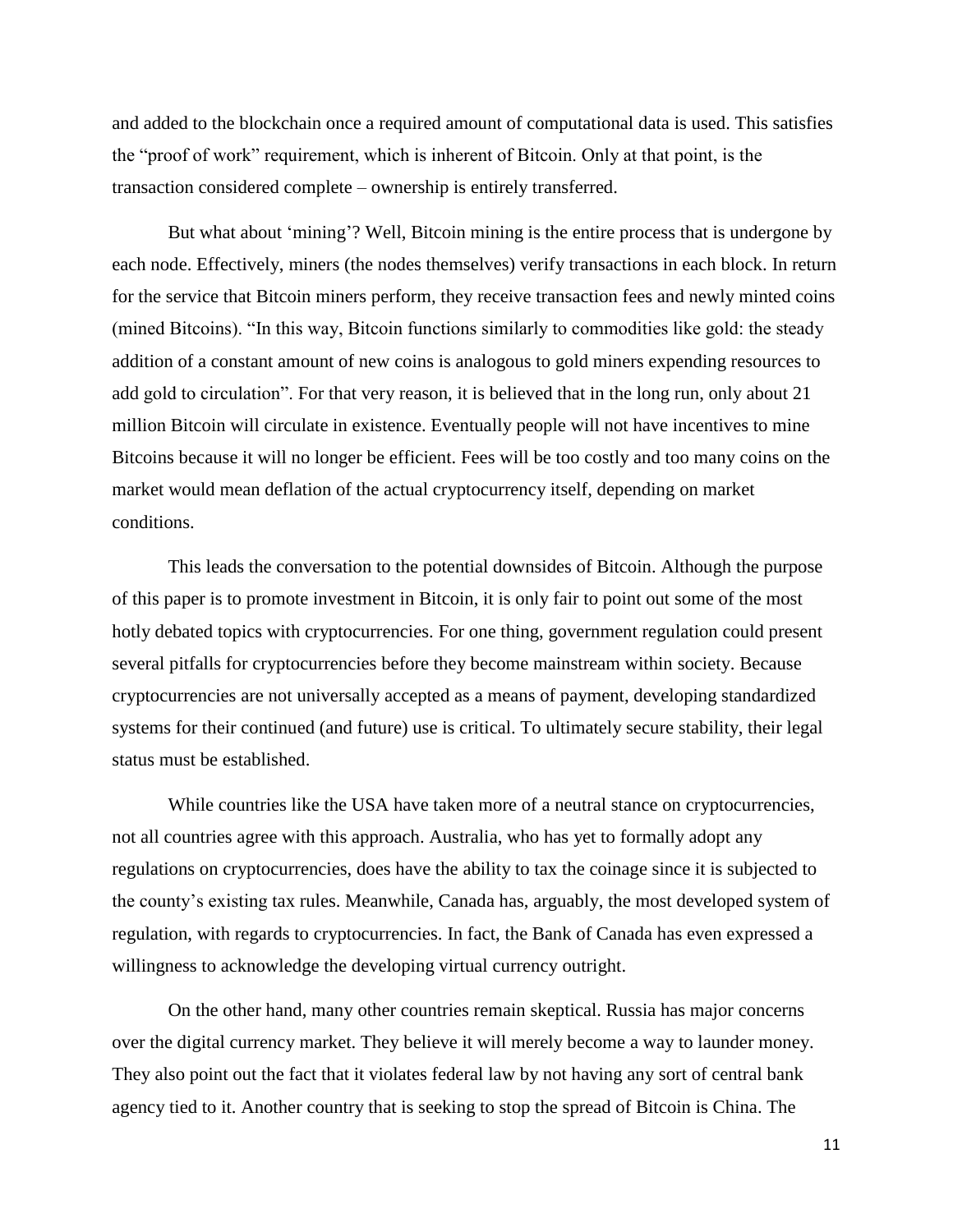county's central bank prohibits financial institutions from handling Bitcoin transactions, and citizens are being told to treat Bitcoin like a good rather than an actual currency.

Another major concern is the fact that Bitcoin is still widely misunderstood. In other words, the public perception of Bitcoin is still mostly one of confusion. For Bitcoin to truly become successful and "make it", it will first have to gain the public's trust. So much about cryptocurrencies is still unknown to the public. Plus, the fluctuation of Bitcoin's value doesn't make people feel any more at ease. Acceptance, by retailers, would likely go a long way in getting more people exposed to Bitcoin; however, many retailers are not willing to accept cryptocurrencies at this point because their overall usage in the market is relatively low. Until they reach a desirable threshold or volume of transactions, the wide acceptance of cryptocurrencies will be unlikely for most retailers.

The original question remains the same though: should Bitcoin be present in the traditional investor's portfolio? In the next few sections, that very argument is laid out analytically. Bitcoin is a useful alternative investment that can help to diversify a portfolio and produce favorable returns, especially in an active portfolio (versus a passive portfolio).

#### **III – The Model:**

As previously mentioned, a past study (by Mebane T. Faber), called "A Quantitative Approach to Tactical Asset Allocation", will be mimicked for the research conducted in this paper. In his study, Faber hoped to explore risk-adjusted returns across various asset classes. To do this, he took a departure from the original system of a diversified portfolio by adding more asset classes. This was accomplished by introducing various portfolio allocations and implementing alternative cash management strategies.

A theoretical portfolio is presented that contains several different asset classes, thereby making it diversified. The asset classes represent international indexes, national government securities, national REITs, national equity indexes, and national commodity indexes. The securities included in Faber's theoretical portfolio are listed below.

- 1) **USA 3-Month Treasury Bills**
- 2) **USA 10-Year Treasury Bonds**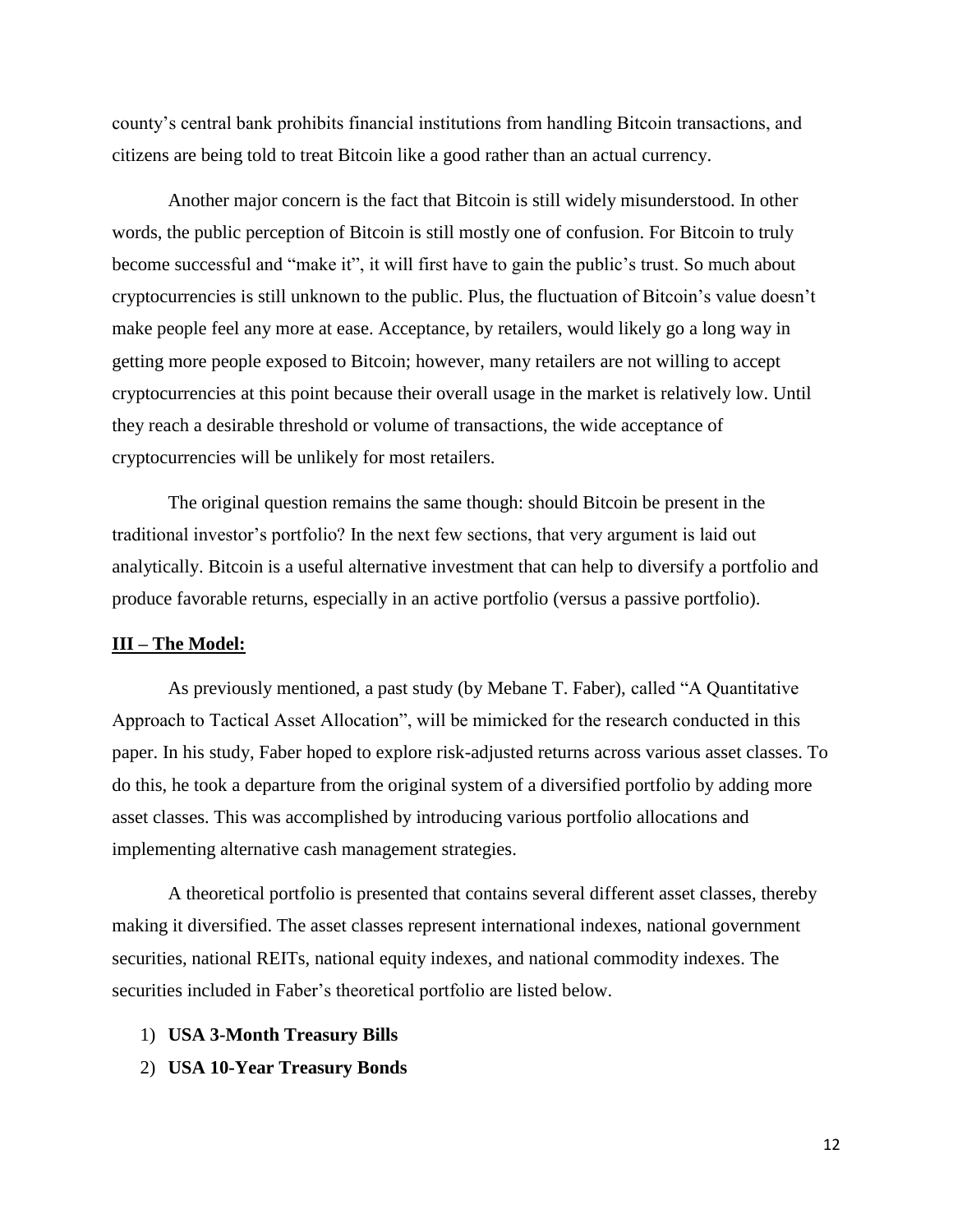- 3) **S&P 500 (SPX Index)**: American stock market index based on the market capitalizations of 500 large companies that have common stock listed on the NYSE or NASDAQ.
- 4) **MSCI EAFE (MXEA Index)**: a free-float weighted equity index. Used in the USA to measure international equity performance. Compromised of developed markets in Europe, Australasia, and the Far East.
- 5) **GSCI (SPGSIN Index)**: provides investors with a reliable and publicly available benchmark for investments performance in the industrial metals market.
- 6) **NAREIT (RUGL Index)**: designed to represent general trends in eligible real estate equities worldwide.

However, there is one more asset that needs to be considered (for this paper), which Faber didn't use: Bitcoin. That is the only difference (besides the time-frame analyzed) that was added so that a comparison could be made for the overall portfolio.

7) **XBTUSD**: Bitcoin to United States dollars cross-exchange rate.

The theoretical portfolio can be seen below. The time frame examined was March 30, 2011 – March 30, 2018 (for a total of 7 years).

|                        | T-Bills     | <b>S&amp;P 500</b> | <b>MSCI EAFE</b> | US 10-Year  | <b>GSCI</b>   | <b>NAREIT</b> | <b>XBTUSD</b>  |
|------------------------|-------------|--------------------|------------------|-------------|---------------|---------------|----------------|
|                        | USA 3-Month |                    | <b>MXEA</b>      | USA 10-Year | <b>SPGSIN</b> | <b>RUGL</b>   |                |
|                        | T-Bills     | SPX Index          | Index            | T-Bonds     | Index         | Index         | <b>Bitcoin</b> |
| Return<br>(Annualized) | 0.33%       | 12.66%             | 5.86%            | 2.28%       | $-3.65%$      | 6.95%         | 241.99%        |
| Volatility             | 0.50%       | 9.45%              | 12.81%           | 0.42%       | 20.88%        | 14.10%        | 1785.32%       |
| Sharpe Ratio           | 0.00        | 1.31               | 0.43             | 4.64        | $-0.19$       | 0.47          | 0.14           |
| Max DD                 | $-1.36%$    | $-11.40%$          | $-12.21%$        | $-1.28%$    | $-12.18%$     | $-15.76%$     | $-112.88%$     |
| <b>Inflation CAGR</b>  | 1.68%       | 1.68%              | 1.68%            | 1.68%       | 1.68%         | 1.68%         | 1.68%          |

**Diversified Portfolio (3/30/2011 – 3/30/2018):**

**[Figure 1 – source: Bloomberg]**

The variables considered for each asset are its return, volatility, Sharpe Ratio, max drawdown, and inflation CAGR. The "return" variable was a geometric average of annual returns over the given timespan. "Volatility" was simply the standard deviation (averaged geometrically for each year). The "Sharpe Ratio" is defined as the asset's return, subtracted by the risk-free rate (3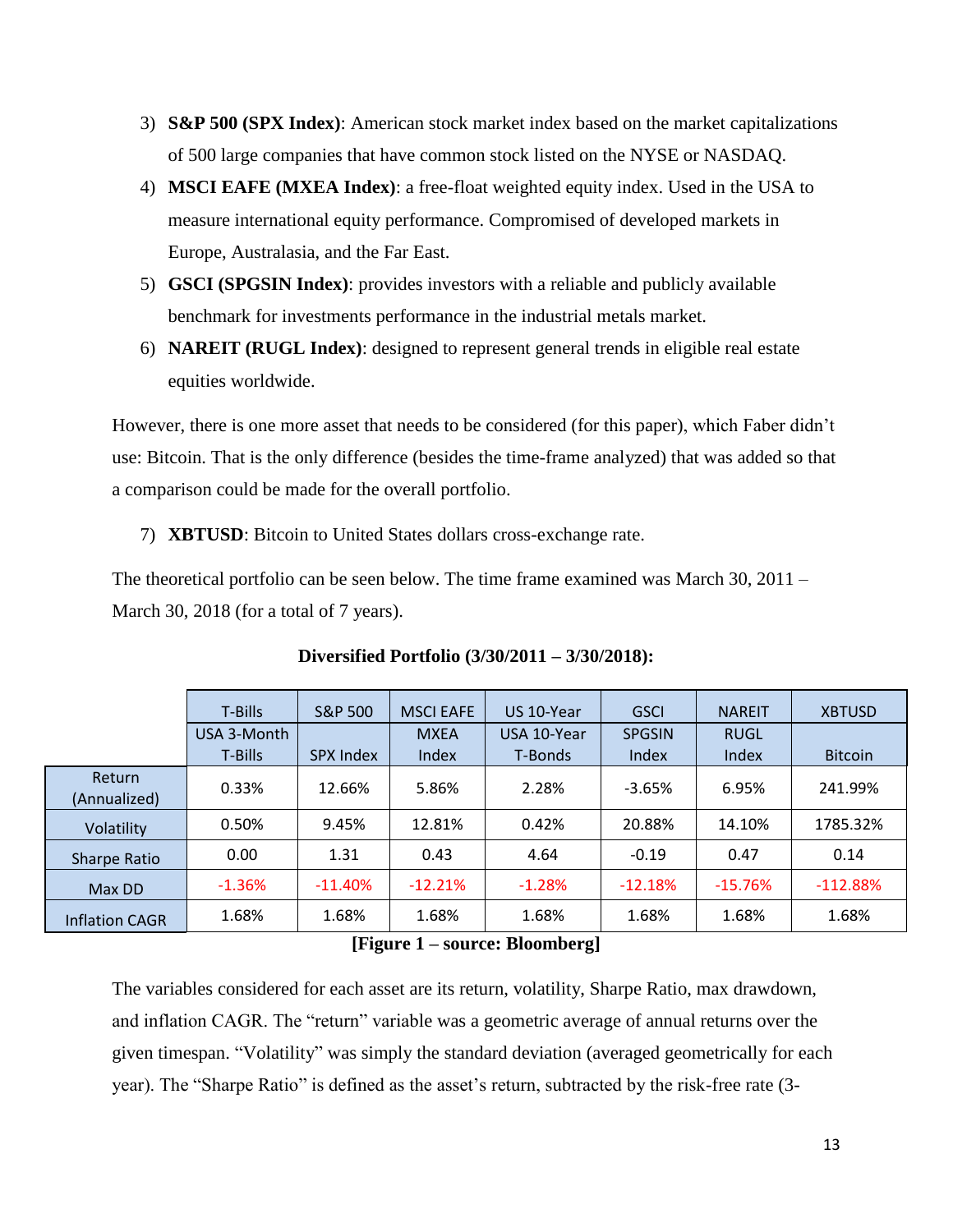month T-Bill), and divided by the asset's volatility. "Max drawdown" is the largest percentage drop for each asset over the given period. Lastly, "inflation CAGR" is the annual geometric average of each year's inflation percentage (provided by the United States Department of the Treasury). Seven years was used as the time frame because it gave the most holistic view of Bitcoin's price data.

As one can see (in figure 1), Bitcoin clearly has a high return. However, that 241.99% should probably be taken with 'a grain of salt'. After taking a closer look, it becomes evident that Bitcoin is subjected to extremely high volatility and a somewhat low Sharpe Ratio. The Sharpe Ratio, effectively, tells an investor how much excess return they are receiving for the extra volatility endured. Since Bitcoin's volatility is so high, this explains the low Sharpe Ratio (relative to other assets in the portfolio). However, this might not necessarily be a terrible thing. One could argue that the upside volatility of Bitcoin is much greater than its downside volatility (at least for the period examined). This could still explain the low Sharpe Ratio, but it would certainly ease potential investors knowing there is, likely, more good (than bad) being reflected in that number. Another figure that stands out, specifically for Bitcoin, is the max drawdown percentage. Max drawdown can be explained as the largest single drop from peak to bottom in the value of a financial security.

| Security      | <b>XBTUSD</b> | <b>SPX</b> | <b>MXEA</b> | <b>SPGSIN</b> | RUGL     | <b>USBMMY</b> | USGG10   |
|---------------|---------------|------------|-------------|---------------|----------|---------------|----------|
| <b>XBTUSD</b> | 1.000         | 0.066      | 0.002       | $-0.009$      | 0.058    | 0.025         | $-0.042$ |
| <b>SPX</b>    | 0.066         | 1.000      | 0.446       | 0.181         | 0.477    | 0.011         | 0.295    |
| <b>MXEA</b>   | 0.002         | 0.446      | 1.000       | 0.267         | 0.545    | $-0.083$      | 0.169    |
| <b>SPGSIN</b> | $-0.009$      | 0.181      | 0.267       | 1.000         | 0.106    | $-0.101$      | 0.175    |
| RUGL          | 0.058         | 0.477      | 0.545       | 0.106         | 1.000    | $-0.362$      | $-0.166$ |
| <b>USBMMY</b> | 0.025         | 0.011      | $-0.083$    | $-0.101$      | $-0.362$ | 1.000         | 0.456    |
| USGG10        | $-0.042$      | 0.295      | 0.169       | 0.175         | $-0.166$ | 0.456         | 1.000    |

**Portfolio Correlation Matrix:**

#### **[Figure 2 – source: Bloomberg]**

However, despite what seem to be a few not-so-favorable statistics (volatility, Sharpe Ratio, and Max DD), the argument for Bitcoin's diversification factor within a portfolio is shown to be true (as seen in Figure 2). The correlation matrix above reveals that Bitcoin is likely to move in a different (or even opposite) direction, relative to the other securities in the portfolio.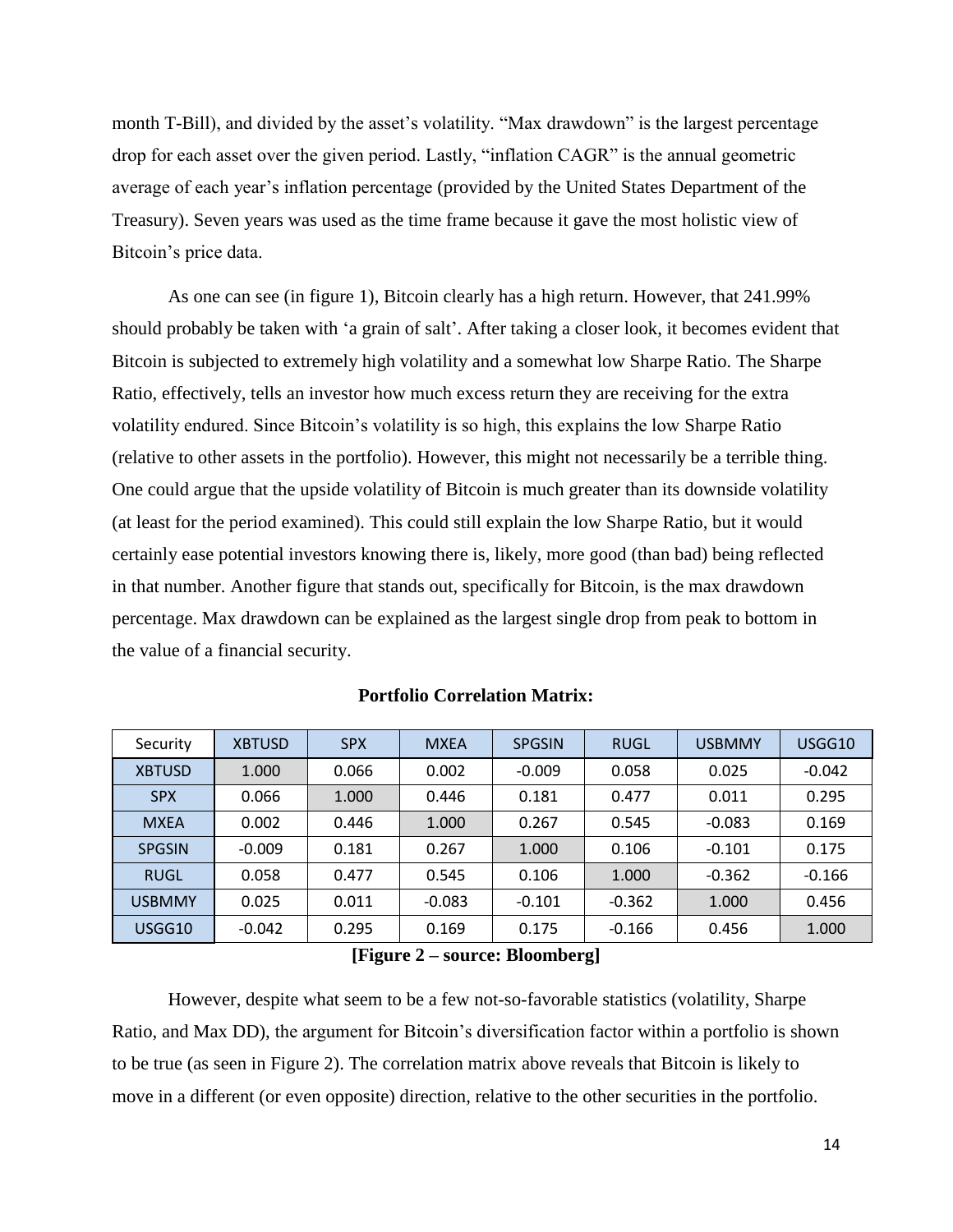The extremely low values, which are all close to zero, support the fact that it would be a good addition for any traditional (or diversified) portfolio. Simply adding securities to a portfolio cannot necessarily produce good diversification results (especially in the long-run). Yet, in this case, it is quite clear that, at the very least, Bitcoin adds some level of diversification to the portfolio. Although it is a risky asset, this is likely to help the overall performance of the portfolio.

This model, provided by Faber, created the framework for a further simplification in the portfolios. This simplification is merited because the specific interest of this study was to see the effect of Bitcoin on a portfolio's returns.

|             | Equity | <b>Fixed Income</b> | Bitcoin (XBTUSD) |  |  |  |  |  |  |
|-------------|--------|---------------------|------------------|--|--|--|--|--|--|
| Portfolio 1 | 60%    | 40%                 | 0%               |  |  |  |  |  |  |
| Portfolio 2 | 60%    | 35%                 | 5%               |  |  |  |  |  |  |
| Portfolio 3 | 55%    | 35%                 | 10%              |  |  |  |  |  |  |
| Portfolio 4 | 55%    | 30%                 | 15%              |  |  |  |  |  |  |
| Portfolio 5 | 50%    | 30%                 | 20%              |  |  |  |  |  |  |
| [Figure 3]  |        |                     |                  |  |  |  |  |  |  |

#### **Portfolio Stratifications**:

Figure 3 (see above) shows how the portfolios in the subsequent section are divided. Starting off, there will be an allocation of 60% equity (**SPY US Equity** - seeks to provide investment results that, before expenses, correspond generally to the price and yield performance of the S&P 500), 40% fixed income (**AGG US Equity** - seeks to track the investment results of an index composed of the total U.S. investment-grade bond market), and 0% Bitcoin (**XBTUSD**). That scale adjusts as the portfolios go forward. Smaller portions of equity and fixed income are used, while Bitcoin's allocation grows. More on how the portfolios were formed is in the following section "Data".

It is important to also note that this model will be slightly skewed in favor of adding Bitcoin to one's portfolio. However, the purpose of this paper is to show the potential benefits (diversification, high returns, future profitability of the underlying technology), and it ultimately does that. This was simply worth pointing out as a potential shortcoming of the experiment.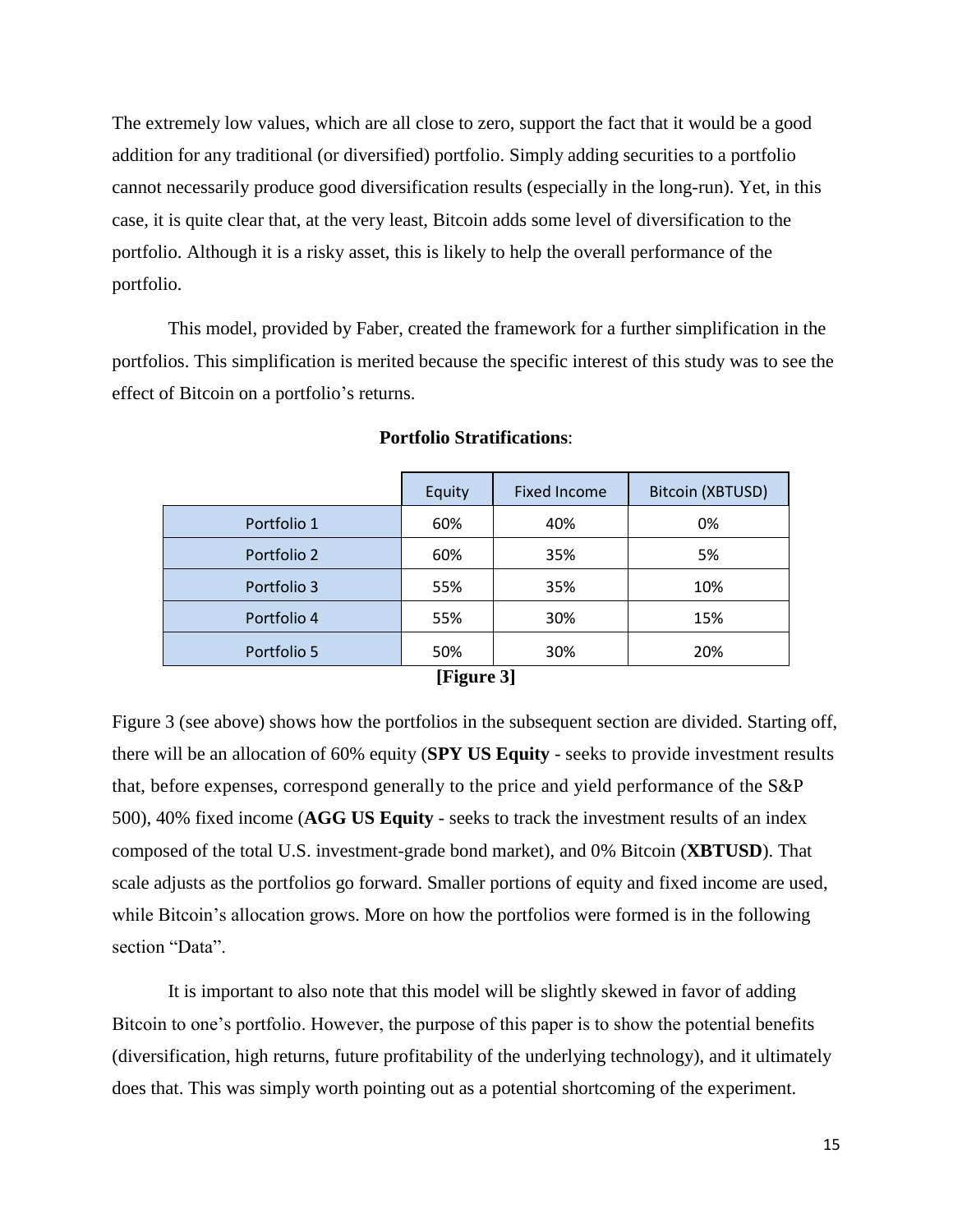Obviously, ways to interpret better and more improved methods will come with time. This was simply meant to be a starting point for further exploration in the space of cryptocurrencies, risky investments (or assets) and so on.

#### **IV – Data:**

The data utilized for the theoretical portfolios was drawn from the datasets of Bloomberg Professional Services. All the data extracted from the Bloomberg Terminal was from the same period that was used in the previous section "The Model" (March 30, 2011 – March 30, 2018). It is important to note that this period was used because it provided the earliest and most relevant price information on Bitcoin.

**A)** First, the results of how the **passive** portfolios performed.

| Passive            | Portfolio 1 | Portfolio 2 | Portfolio 3 | Portfolio 4 | Portfolio 5 | Asset Return (%) |
|--------------------|-------------|-------------|-------------|-------------|-------------|------------------|
| Equity (SPY)       | 60%         | 60%         | 55%         | 55%         | 50%         | 102.65           |
| Fixed Income (AGG) | 40%         | 35%         | 35%         | 30%         | 30%         | 2.42             |
| Bitcoin (XBTUSD)   | 0%          | 5%          | 10%         | 15%         | 20%         | 874,664.47       |
| Total Return (%)   | 62.56       | 43,795.66   | 87,523.75   | 131,256.85  | 174,984.95  |                  |

**Passive Portfolio Returns (3/30/2011 – 3/30/2018):**

**[Figure 4 – source: Bloomberg]**

The passive portfolio (figure 4) strategy was simply a 'buy and hold' scenario. There was no active trading on Bitcoin within this set of portfolios. While the returns are good, especially as more Bitcoin is added to the portfolio(s), that was likely to be the case, given Bitcoin's meteoric rise in value. The next section (B) outlines a different strategy for the same portfolios used in figure 4. The differences in outcomes are truly fascinating.

#### **B)** Second, the results of how the **active** portfolios performed.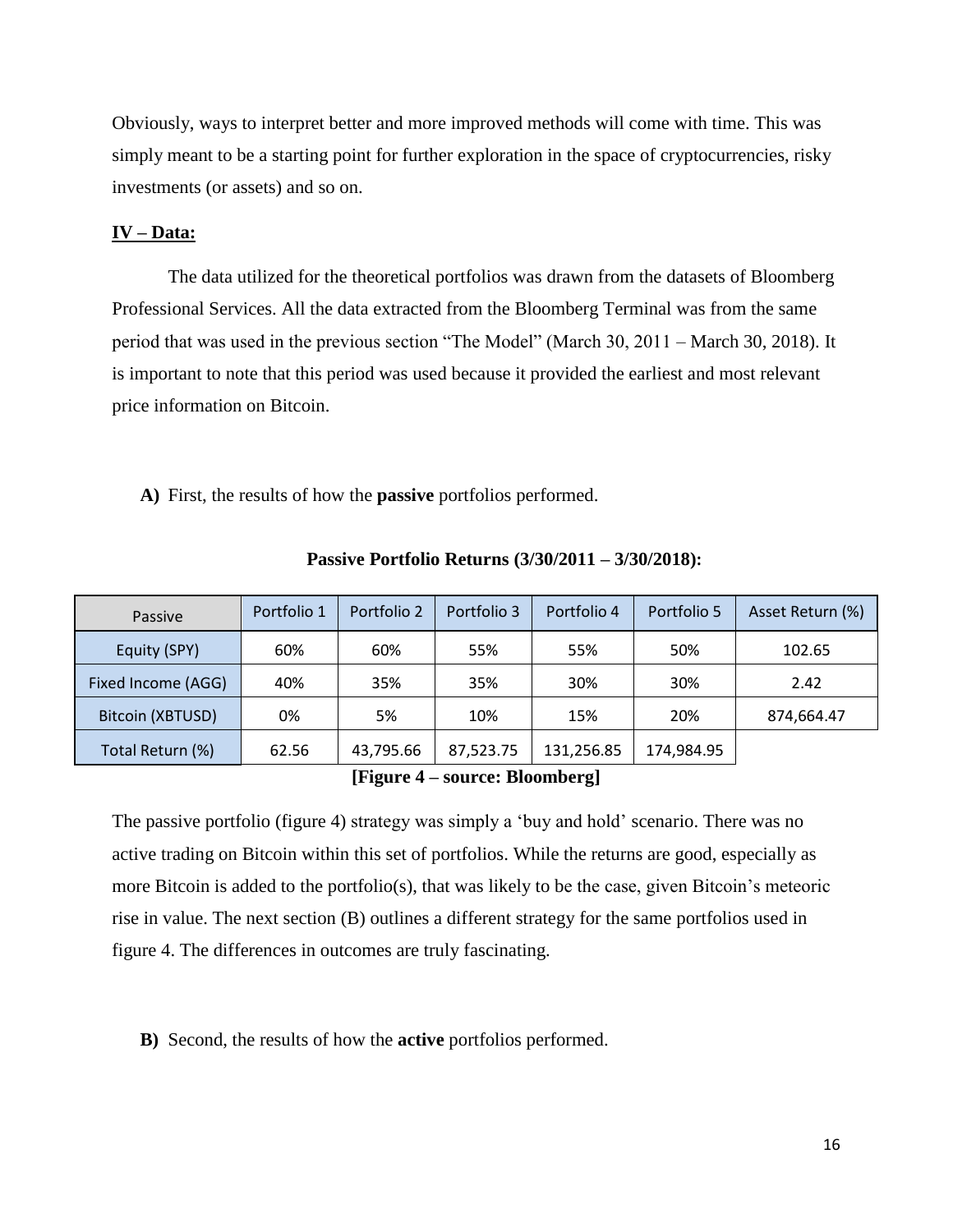| Active             | Portfolio 1 | Portfolio 2 | Portfolio 3 | Portfolio 4 | Portfolio 5 | Asset Return (%) |
|--------------------|-------------|-------------|-------------|-------------|-------------|------------------|
| Equity (SPY)       | 60%         | 60%         | 55%         | 55%         | 50%         | 102.65           |
| Fixed Income (AGG) | 40%         | 35%         | 35%         | 30%         | 30%         | 2.42             |
| Bitcoin (XBTUSD)   | 0%          | 5%          | 10%         | 15%         | 20%         | 1,378,490.52     |
| Total Return (%)   | 62.56       | 68,986.96   | 137,906.36  | 206,830.76  | 275,750.16  |                  |

**Active Portfolio Returns (3/30/2011 – 3/30/2018):**

**[Figure 5 – source: Bloomberg]**

The active portfolio (figure 5) strategy was to 'exit long' when the price of Bitcoin dropped below the 20-day simple moving average, and to go 'enter long' when the price of Bitcoin rose above the 20-day simple moving average. The belief was that trading the asset against its 20-day simple moving average would cancel out the 'noise' (due to frequent price changes) and yield the best returns. A table, which outlines all the trades made in the active strategy portfolio, can be found in the appendix of this paper (figure A).

#### **V – Results & Analysis:**

The returns for each portfolio (passive and active) progressively got better as a higher percentage of Bitcoin was put into each. Each 'total return' was calculated by multiplying the respective asset's return by its respective weight within the portfolio and adding the products together. For example, take portfolio 2 (active):  $[(102.65\% * 60\%) + (2.42\% * 35\%) +$  $(1,378,490.52\% * 5\%)$  = 68,986.96%. However, it becomes more and more clear that the actively managed portfolio experienced even better returns than the passively managed portfolio.

In every type of portfolio constructed, the actively managed approach outperformed the passively managed approach by a wide margin. It is important to also remember that the active trading was only taking place with Bitcoin. Therefore, the returns of SPY and AGG are the same in both portfolios. The only difference is that the active portfolios were trading Bitcoin relative to its 20-day simple moving average. By effectively "covering" one's downside (and artificially mitigating Bitcoin's price volatility), the returns are staggering. In a sense, it is a way to block out the ever-present 'noise' surrounding the cryptocurrency in today's markets.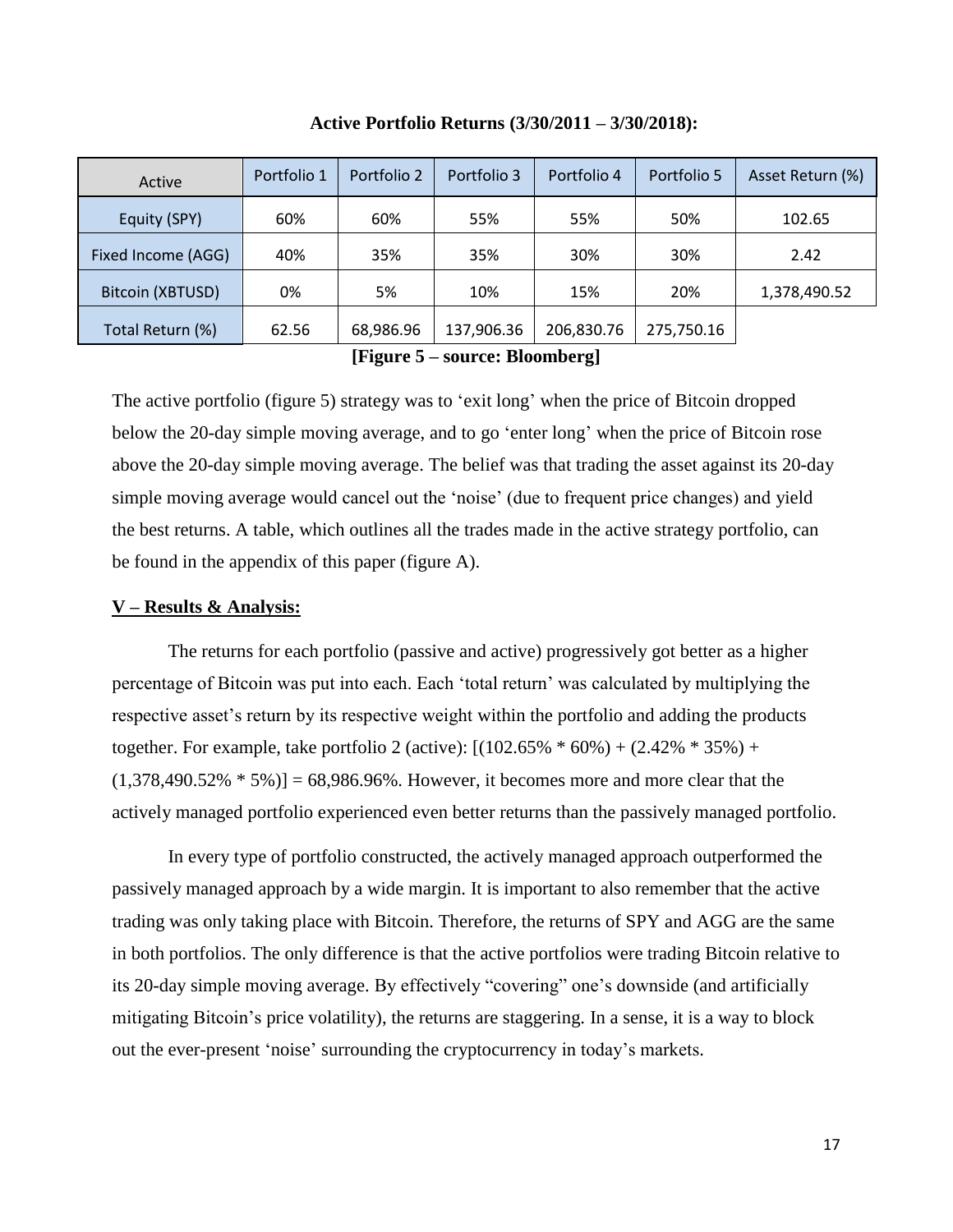These results are also in-line with the study this research's framework was built upon. In his paper, "A Quantitative Approach to Tactical Asset Allocation", Mebane T. Faber showed that a diversified portfolio could gain greater returns by simply protecting itself against a simple moving average. While Faber used the 200-day simple moving average, this research used the 20-day simple moving average. The hope was to account for Bitcoin's extreme price volatility and, luckily, that notion persevered. Furthermore, the 20-day simple moving average was chosen over other simple moving averages because it produced the most promising results (early in the research, compared to others).

This finding is extremely important for several reasons. For starters, it helps support the fact that Bitcoin, although risky, can be used as a meaningful (and effective) way to diversify a portfolio for positive returns. Secondly, it hints at the fact that investing in Bitcoin might not be that risky if investors are able to hedge their positions in the cryptocurrency. Simple moving averages are often used as a means of hedging, but the results in this study further support that the methodology not only works, but that it works well. It is, essentially, a way to 'juice' returns and provides an ideology on how to approach investments in risky assets for the future.

#### **VI – Potential Limitations:**

While the results of this paper are certainly promising, it is still important to mention shortfalls in the study's methodology. For one thing, Bitcoin is still (for all intents and purposes) an extremely new asset. The biggest question mark surrounding Bitcoin is its true value. Many experts continue to argue what its valuation really is. Some raise the point that it should simply be treated as a commodity (like gold); however, others see it as the way of the future and claim that its underlying technology, regardless of the actual asset's value, is worth investing in.

While much of this is still left up to debate, it is simply worth noting that data is still limited. For example, this study was only able to include 7 years of data, while Faber (in his paper) examined nearly 40 years of data. It is, therefore, hard to put too much faith into something that still has many questions yet to be answered.

Also, as was mentioned earlier, there is clearly a strong bias to include Bitcoin within a diversified (or traditional) portfolio because of its incredible returns over the period examined. This is the result of a bullish market surrounding both cryptocurrencies and technology in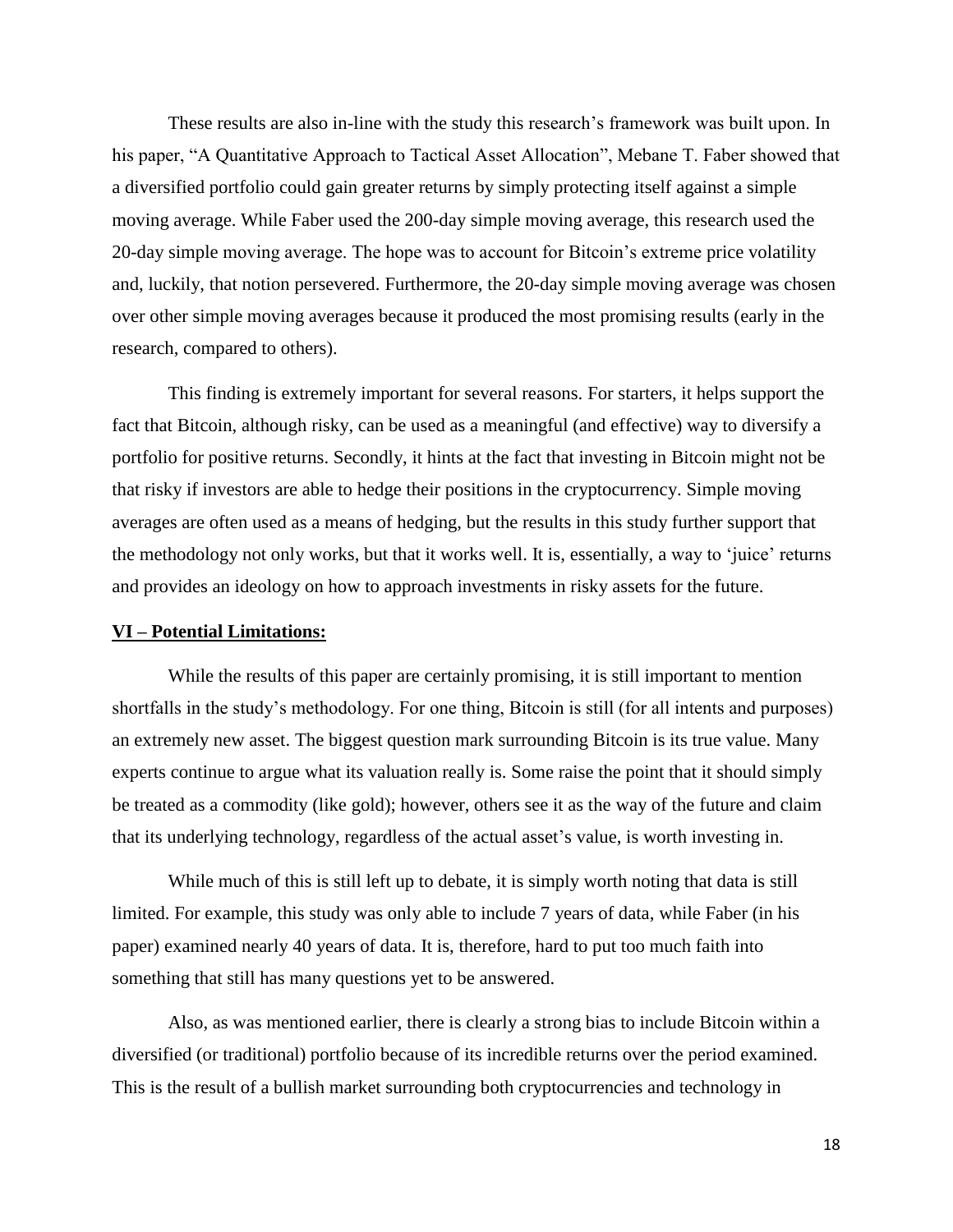general. As of late, Bitcoin has been experiencing more and more price corrections, since its loftiest valuation of roughly \$19,000. Future studies will hopefully be more accurate, as a more appropriate (and permanent) price of Bitcoin might be determined by then.

Additionally, this paper focused exclusively on Bitcoin. That is not to say that an active (or passive) strategy would work for other cryptocurrencies, but it should be approached with caution if someone is trying to implement either of these strategies in their current portfolio with other risky assets.

Lastly, this research was completely 'backward-looking' in its analysis. So, in a sense, the value of its outcomes can be left up for further debate. While it is nice to be able to back-test and see what "could have been", ultimately, the goal is to be forward looking. Perhaps, future studies on this topic can use this paper as a model for predicting the future.

#### **VII – Conclusion:**

As previously stated, the purpose of this paper was to both argue for the inclusion of Bitcoin in any diversified (or traditional) portfolio and discover whether active or passive strategies yielded better returns. While there are many reasons why someone should invest in Bitcoin, it does not come without its potential limitations too. The pros and cons of investing in this cryptocurrency were discussed at length. While the currency itself shows plenty of promise, so does its underlying technology – blockchain (eliminating the need for third parties). However, the risks must be noted as well – price volatility, differing regulation across many countries, and still a way to go before a major portion of the public is willing to accept and use it.

By modeling a previous study, which outlines a technique to invest in risky assets, a model was used to evaluate the performance of portfolios with differing allocations of Bitcoin. Furthermore, the portfolios were divided into two separate groups: passive and active. The results showed that both sets of portfolios yielded greater returns with larger allocations of Bitcoin. However, the active portfolio yielded far superior returns to that of the passive portfolio. The active strategy was tied to the 20-day simple moving average to account for Bitcoin's frequent price changes. An 'enter long' position was taken when the price of Bitcoin crossed above the 20-day simple moving average; an 'exit long' position was taken when the price of Bitcoin crossed below the 20-day simple moving average.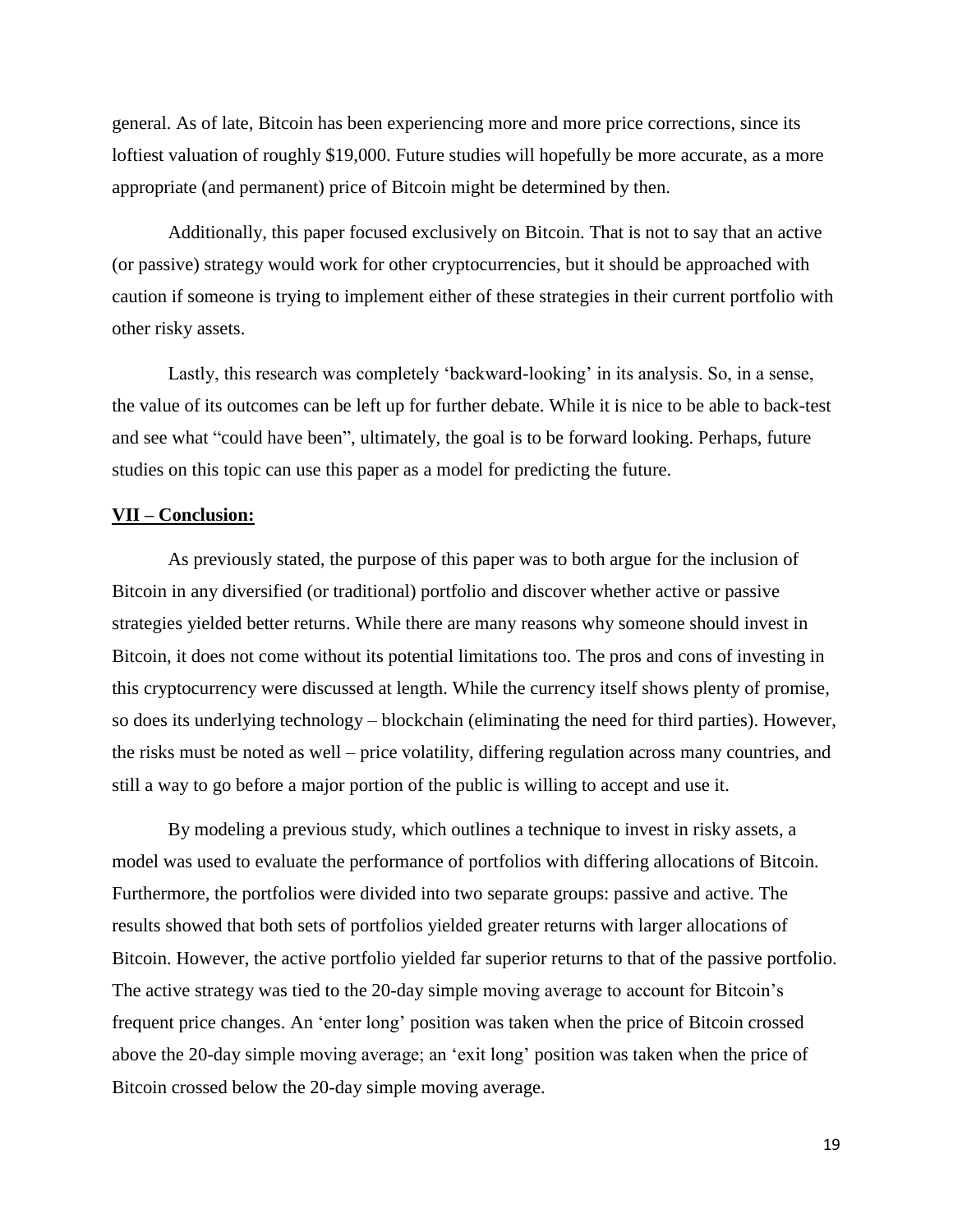In conclusion, this study does show that Bitcoin can be a strong asset within any "diversified" portfolio. It offers a high return for its rather high-risk premium and does not move in correlation to other financial securities. On top of that, the riskiness of Bitcoin might be able to be mitigated by actively trading it, compared to some simple moving average. This study utilized the 20-day simple moving average, but this begs another question: what about other simple moving averages? The possibility remains that other simple moving averages might be even more useful in trading Bitcoin. At first glance, the simple 20-day moving average appeared to be the best, but further study is probably necessary.

Also, a look into whether other cryptocurrencies performances will be correlated to Bitcoin's performance is another interesting topic. Right now, other cryptocurrencies (Ethereum, Litecoin, and Ripple) are so new that there isn't much data on them. However, in the next few months (or years), it might be plausible to track correlations between all the cryptocurrencies and their respective price movements to create some sort of diversified cryptocurrency portfolio. Lastly, further research, regarding GBTC (Bitcoin Investment Trust) should be explored, as it is currently the only way for traders to speculate against the price of Bitcoin. Potential studies on GBTC's premium (or discount) with relation to Bitcoin's price, as a sort of buying (or selling) signal could be promising.

Clearly, there is still a lot that must be discovered about Bitcoin (and other cryptocurrencies) in the next few months and years. With so much hysteria, promise, and even some skepticism, the possibilities seem endless for this new asset class. However, it is safe to say that Bitcoin will certainly stay relevant, not just for now, but well into the future too.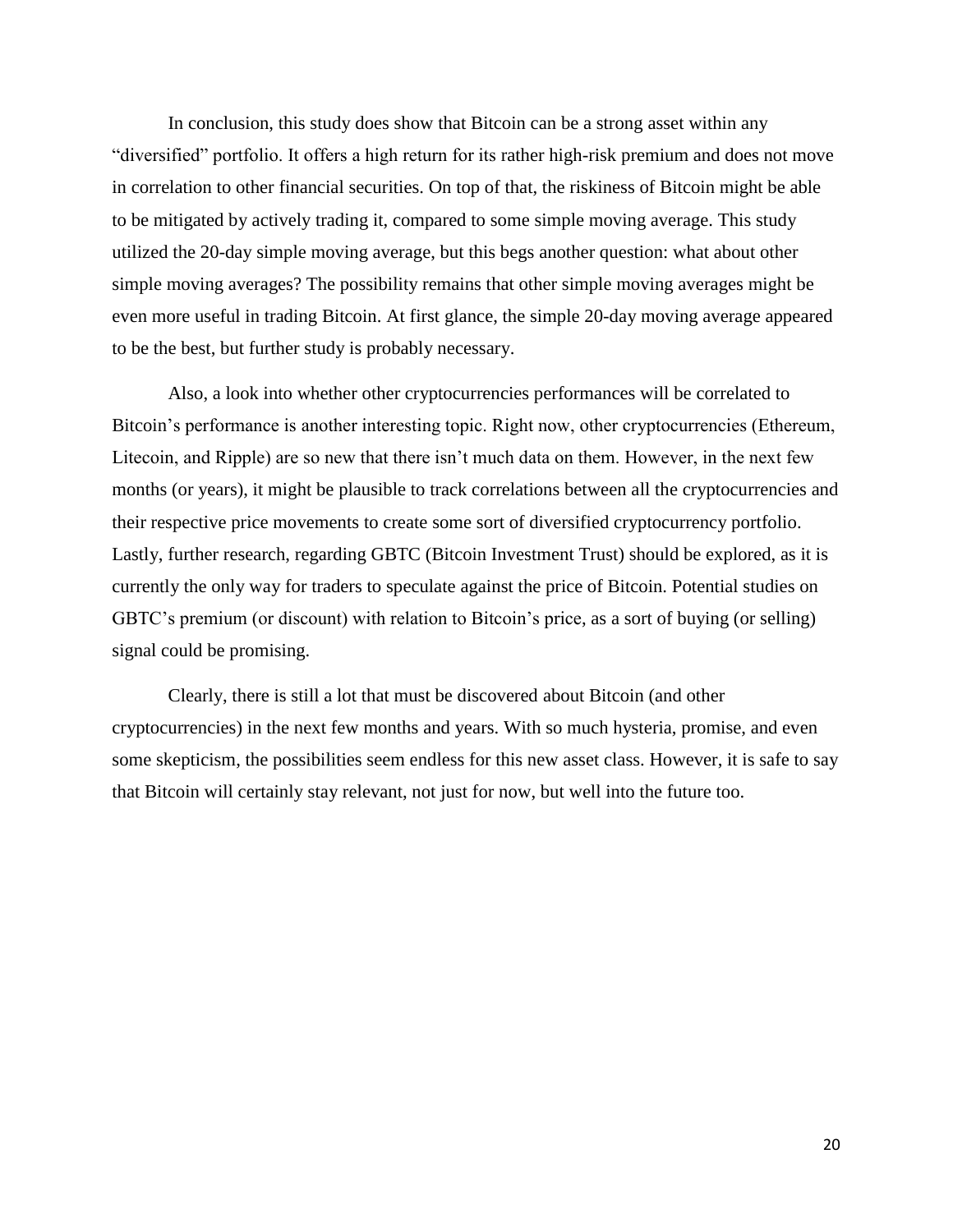#### **References**

- Batra, R., Ghosh, S., & Suresh, R. (n.d.). Bitcioin The Currency of the Future? *IOSR Journal of Business and Management*, 5-9.
- Baumann, J., & Leosoismier, A. (2018). *Cryptocurrencies Outlook 2018: "Stairway to Heaven".* SwissBorg.
- Berentsen, A., & Schar, F. (2018). *A Short Introduction to the World of Cryptocurrencies.* St. Louis : St. Louis Fed.
- Bonneau, J., Felten, E., Goldfeder, S., Miller, A., & Narayanan, A. (2016). *Bitcoin and Cryptocurrency Technologies.* Princeton : Princeton University Press.
- Cheng, H., & Quinlan, B. (2018). *Fool's Gold? Unearthing the World of Cryptocurrency .* Hong Kong: Quinlan & Associates .
- Chiu, J., & Koeppl, T. (2017). *The Economics of Cryptocurrencies - Bitcoin and Beyond.* Bank of Canada & Queen's University .
- D'Alfonso, A., Langer, P., & Vandelis, Z. (2016). *The Future of Cryptocurrency .* Ryerson University .
- Demichel, M., Donovan, P., Dennean, K., Ganesh, K., Gantori, S., Klein, M., & Trussardi, F. (2017). *Cryptocurrencies.* New York: UBS.
- DeVries, P. D. (2016). *An Analysis of Cryptocurrency, Bitcoin, and the Future.* Houston : University of Houston - Downtown .
- Farell, R. (2015). *An Analysis of the Cryptocurrency Industry.* Philadelphia : University of Pennsylvania.
- Gandal, N., & Halaburda, H. (2014). *Competition in the Cryptocurrency Market .* Ontario / Ottawa : Bank of Canada (Banque du Canada).
- Hileman, D. G., & Rauchs, M. (2017). *Global Cryptocurrency Benchmarking Study.* Cambridge : University of Cambridge .
- Kumar, A., & Smith, C. (2017). *Crytpocurrencies: An Introduction to Not-so-funny Moneys.* Wellington: Reserve Bank of New Zealand .
- Lee Kuo Chuen, D., Guo, L., & Wang, Y. (2018). Cryptocurrency: A New Investment Opportunity? *The Journal of Alternative Investments* , 16-40.
- Morisse, M. (2015). *Crytocurrencies and Bitcoin: Chartting the Research Landscape .* Hamburg: University of Hamburg .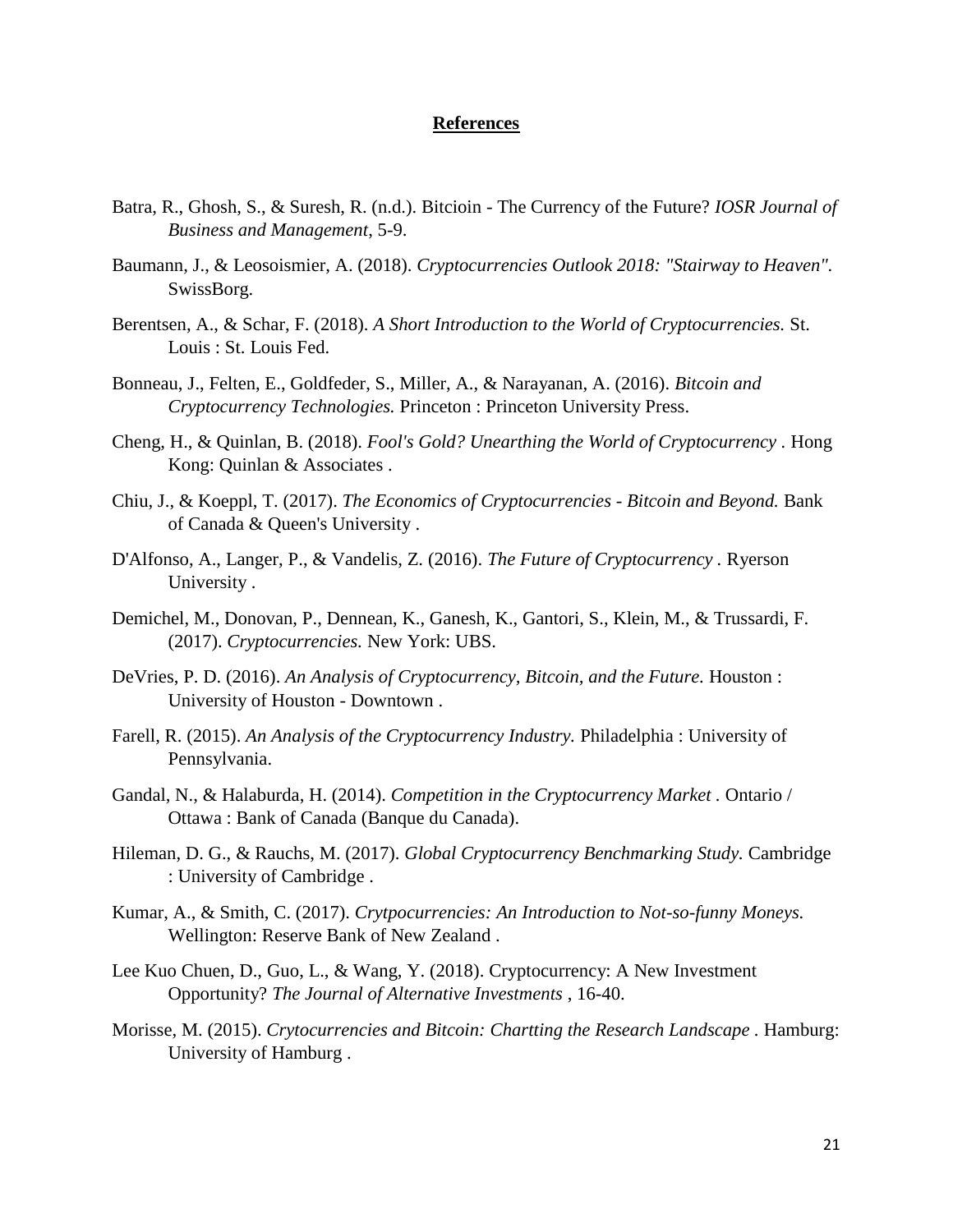# **Appendix**

| <b>Trade</b>   |                 | <b>Entry</b> | <b>Entry</b>  | <b>Entry</b> | <b>Exit</b>    | <b>Exit</b>  | <b>Exit</b>  |              | <b>Trade</b>   | Cum.           | <b>Total</b>  |
|----------------|-----------------|--------------|---------------|--------------|----------------|--------------|--------------|--------------|----------------|----------------|---------------|
| #              | <b>Position</b> | <b>Rule</b>  | <b>Date</b>   | <b>Price</b> | <b>Rule</b>    | <b>Date</b>  | <b>Price</b> | <b>Size</b>  | <b>P&amp;L</b> | <b>P&amp;L</b> | <b>Return</b> |
|                |                 |              | 04/           |              |                |              |              |              |                |                |               |
|                |                 |              | 13/           |              |                | 07/01        |              |              |                |                | 1448.0        |
| $\mathbf{1}$   | Long            | $\mathbf{1}$ | 11            | 0.92         | $\overline{2}$ | /11          | 15.4         | $\mathbf{1}$ | 14.48          | 14.48          | $\mathbf 0$   |
|                |                 |              | 08/           |              |                |              |              |              |                |                |               |
| $\overline{2}$ | Long            | $\mathbf{1}$ | 22/<br>$11\,$ | 10.9         | $\overline{2}$ | 08/23<br>/11 | 10.94        | $\mathbf 1$  | 0.04           | 14.52          | 0.26          |
|                |                 |              | 08/           |              |                |              |              |              |                |                |               |
|                |                 |              | 25/           |              |                | 08/26        |              |              |                |                |               |
| 3              | Long            | $\mathbf{1}$ | 11            | 9.66         | $\overline{2}$ | /11          | 8.18         | $\mathbf{1}$ | $-1.48$        | 13.04          | $-9.54$       |
|                |                 |              | 11/           |              |                |              |              |              |                |                |               |
|                |                 |              | 09/           |              |                | 11/10        |              |              |                |                |               |
| 4              | Long            | $\mathbf{1}$ | 11            | 2.95         | $\overline{2}$ | /11          | 2.84         | 4            | $-0.44$        | 12.6           | $-3.13$       |
|                |                 |              | 11/           |              |                |              |              |              |                |                |               |
|                |                 |              | 14/           |              |                | 11/15        |              |              |                |                |               |
| 5              | Long            | $\mathbf{1}$ | 11            | 2.22         | $\overline{2}$ | /11          | 2.33         | 6            | 0.66           | 13.26          | 4.85          |
|                |                 |              | 11/           |              |                |              |              |              |                |                |               |
|                |                 |              | 30/           |              |                | 01/26        |              |              |                |                |               |
| 6              | Long            | $\mathbf{1}$ | 11<br>02/     | 2.97         | $\overline{2}$ | /12          | 5.34         | 4            | 9.48           | 22.74          | 66.48         |
|                |                 |              | 13/           |              |                | 02/14        |              |              |                |                |               |
| $\overline{7}$ | Long            | $\mathbf{1}$ | 12            | 5.26         | $2^{\circ}$    | /12          | 4.46         | 4            | $-3.2$         | 19.54          | $-13.48$      |
|                |                 |              | 03/           |              |                |              |              |              |                |                |               |
|                |                 |              | 06/           |              |                | 03/20        |              |              |                |                |               |
| 8              | Long            | $\mathbf{1}$ | 12            | 4.99         | $\overline{2}$ | /12          | 4.84         | 4            | $-0.6$         | 18.94          | $-2.92$       |
|                |                 |              | 04/           |              |                |              |              |              |                |                |               |
|                |                 |              | 03/           |              |                | 04/05        |              |              |                |                |               |
| 9              | Long            | $\mathbf{1}$ | 12            | 4.95         | $\overline{2}$ | /12          | 4.92         | 4            | $-0.12$        | 18.82          | $-0.60$       |
|                |                 |              | 04/           |              |                |              |              |              |                |                |               |
|                |                 |              | 09/           |              |                | 04/10        |              |              |                |                |               |
| 10             | Long            | $\mathbf{1}$ | 12            | 4.87         | $\overline{2}$ | /12          | 4.84         | 4            | $-0.12$        | 18.7           | $-0.61$       |
|                |                 |              | 04/           |              |                |              |              |              |                |                |               |
| 11             | Long            | $\mathbf{1}$ | 12/<br>12     | 4.92         | $\overline{2}$ | 05/01<br>/12 | 5            | 4            | 0.32           | 19.02          | 1.62          |
|                |                 |              | 05/           |              |                |              |              |              |                |                |               |
|                |                 |              | 03/           |              |                | 05/09        |              |              |                |                |               |
| 12             | Long            | $\mathbf{1}$ | 12            | 5.13         | $\overline{2}$ | /12          | 5.04         | 3            | $-0.27$        | 18.75          | $-1.35$       |
|                |                 |              | 05/           |              |                |              |              |              |                |                |               |
|                |                 |              | 17/           |              |                | 08/21        |              |              |                |                |               |
| 13             | Long            | $\mathbf{1}$ | 12            | 5.1          | $\overline{2}$ | /12          | 9.92         | 3            | 14.46          | 33.21          | 73.22         |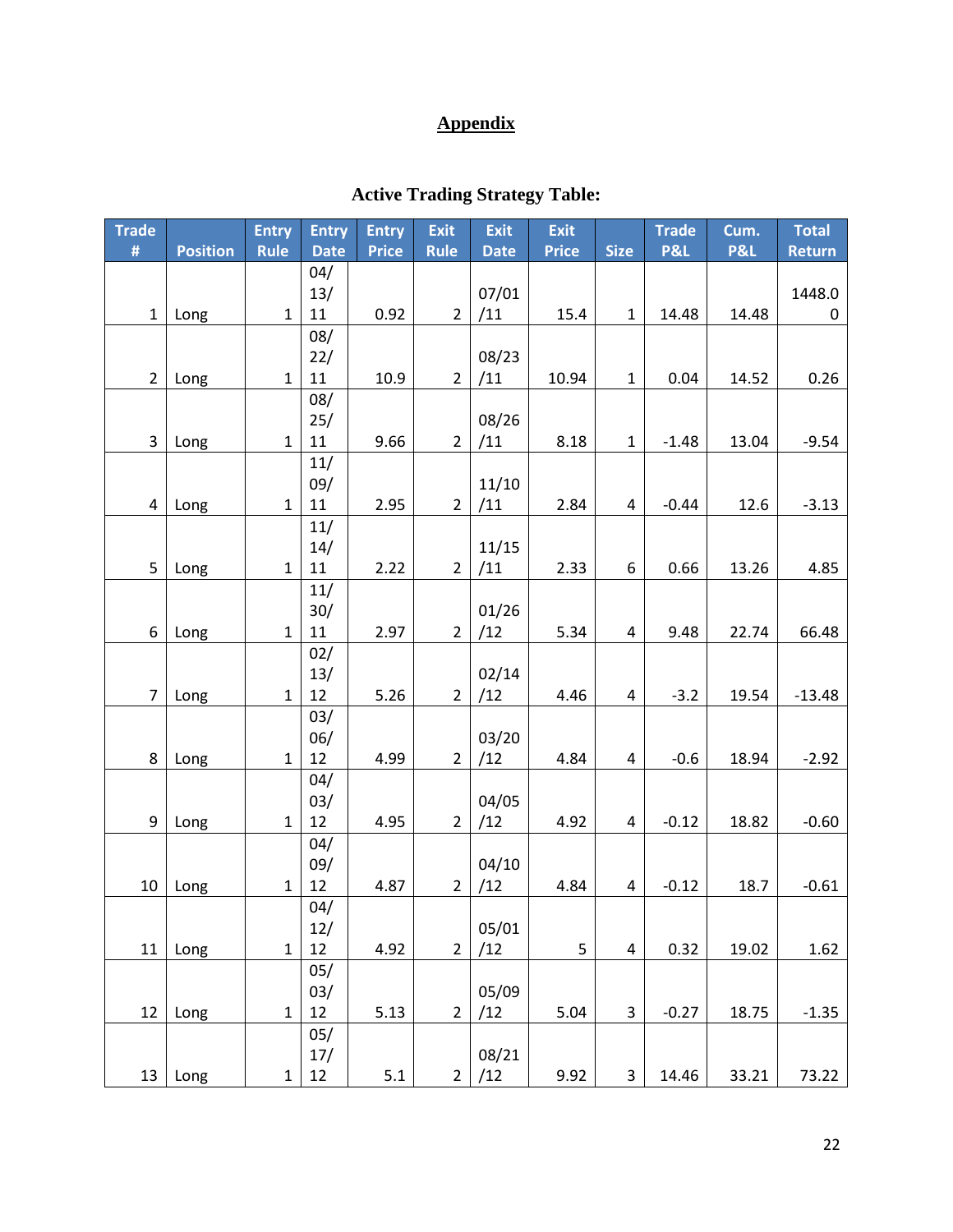|    |      |              | 09/ |        |                |       |        |                |          |        |          |
|----|------|--------------|-----|--------|----------------|-------|--------|----------------|----------|--------|----------|
|    |      |              | 07/ |        |                | 09/10 |        |                |          |        |          |
| 14 | Long | $\mathbf{1}$ | 12  | 11     | $\overline{2}$ | /12   | 11.17  | 3              | 0.51     | 33.72  | 1.49     |
|    |      |              | 09/ |        |                |       |        |                |          |        |          |
|    |      |              | 11/ |        |                | 10/09 |        |                |          |        |          |
| 15 | Long | $\mathbf{1}$ | 12  | 11.33  | $\overline{2}$ | /12   | 11.9   | 3              | 1.71     | 35.43  | 4.93     |
|    |      |              | 11/ |        |                |       |        |                |          |        |          |
|    |      |              | 16/ |        |                | 12/31 |        |                |          |        |          |
| 16 | Long | $\mathbf{1}$ | 12  | 11.75  | $\overline{2}$ | /12   | 13.51  | 3              | 5.28     | 40.71  | 14.49    |
|    |      |              | 01/ |        |                |       |        |                |          |        |          |
|    |      |              | 01/ |        |                | 01/02 |        |                |          |        |          |
| 17 | Long | $\mathbf{1}$ | 13  | 13.3   | $\overline{2}$ | /13   | 13.28  | 3              | $-0.06$  | 40.65  | $-0.14$  |
|    |      |              | 01/ |        |                |       |        |                |          |        |          |
|    |      |              | 07/ |        |                | 04/12 |        |                | 289.2    |        |          |
| 18 | Long | $\mathbf{1}$ | 13  | 13.59  | $\overline{2}$ | /13   | 110    | 3              | 3        | 329.88 | 694.43   |
|    |      |              | 04/ |        |                |       |        |                |          |        |          |
|    |      |              | 15/ |        |                | 04/16 |        |                |          |        |          |
| 19 | Long | $\mathbf{1}$ | 13  | 91     | $\overline{2}$ | /13   | 75.6   | 3              | $-46.2$  | 283.68 | $-13.96$ |
|    |      |              | 04/ |        |                |       |        |                |          |        |          |
|    |      |              | 19/ |        |                | 04/22 |        |                |          |        |          |
| 20 | Long | $\mathbf{1}$ | 13  | 118    | $\overline{2}$ | /13   | 127.9  | $\overline{2}$ | 19.8     | 303.48 | 6.96     |
|    |      |              | 04/ |        |                |       |        |                |          |        |          |
|    |      |              | 23/ |        |                | 04/26 |        |                |          |        |          |
| 21 | Long | $\mathbf{1}$ | 13  | 145.38 | $\overline{2}$ | /13   | 136.8  | $\overline{2}$ | $-17.16$ | 286.32 | $-5.64$  |
|    |      |              | 04/ |        |                |       |        |                |          |        |          |
|    |      |              | 29/ |        |                | 05/01 |        |                |          |        |          |
| 22 | Long | $\mathbf{1}$ | 13  | 144.5  | $\overline{2}$ | /13   | 118.74 | $\mathbf{1}$   | $-25.76$ | 260.56 | $-8.97$  |
|    |      |              | 05/ |        |                |       |        |                |          |        |          |
|    |      |              | 20/ |        |                | 06/05 |        |                |          |        |          |
| 23 | Long | $\mathbf{1}$ | 13  | 122.4  | 2              | /13   | 121.5  | $\overline{2}$ | $-1.8$   | 258.76 | $-0.69$  |
|    |      |              | 07/ |        |                |       |        |                |          |        |          |
|    |      |              | 12/ |        |                | 07/15 |        |                |          |        |          |
| 24 | Long | 1            | 13  | 90.9   | 2              | /13   | 98.98  | $\overline{2}$ | 16.16    | 274.92 | 6.22     |
|    |      |              | 07/ |        |                |       |        |                |          |        |          |
|    |      |              | 16/ |        |                | 07/18 |        |                |          |        |          |
| 25 | Long | $\mathbf{1}$ | 13  | 98.95  | $\overline{2}$ | /13   | 89.03  | $\overline{2}$ | $-19.84$ | 255.08 | $-7.19$  |
|    |      |              | 07/ |        |                |       |        |                |          |        |          |
|    |      |              | 22/ |        |                | 08/12 |        |                |          |        |          |
| 26 | Long | $\mathbf{1}$ | 13  | 92.77  | $\overline{2}$ | /13   | 95.52  | $\overline{2}$ | 5.5      | 260.58 | 2.15     |
|    |      |              | 08/ |        |                |       |        |                |          |        |          |
|    |      |              | 13/ |        |                | 09/23 |        |                |          |        |          |
| 27 | Long | $\mathbf{1}$ | 13  | 99.65  | $\overline{2}$ | /13   | 122.99 | $\overline{2}$ | 46.68    | 307.26 | 17.85    |
|    |      |              | 09/ |        |                |       |        |                |          |        |          |
|    |      |              | 25/ |        |                | 09/26 |        |                |          |        |          |
| 28 | Long | 1            | 13  | 124.33 | $\mathbf 2$    | /13   | 126.4  | $\overline{2}$ | 4.14     | 311.4  | 1.34     |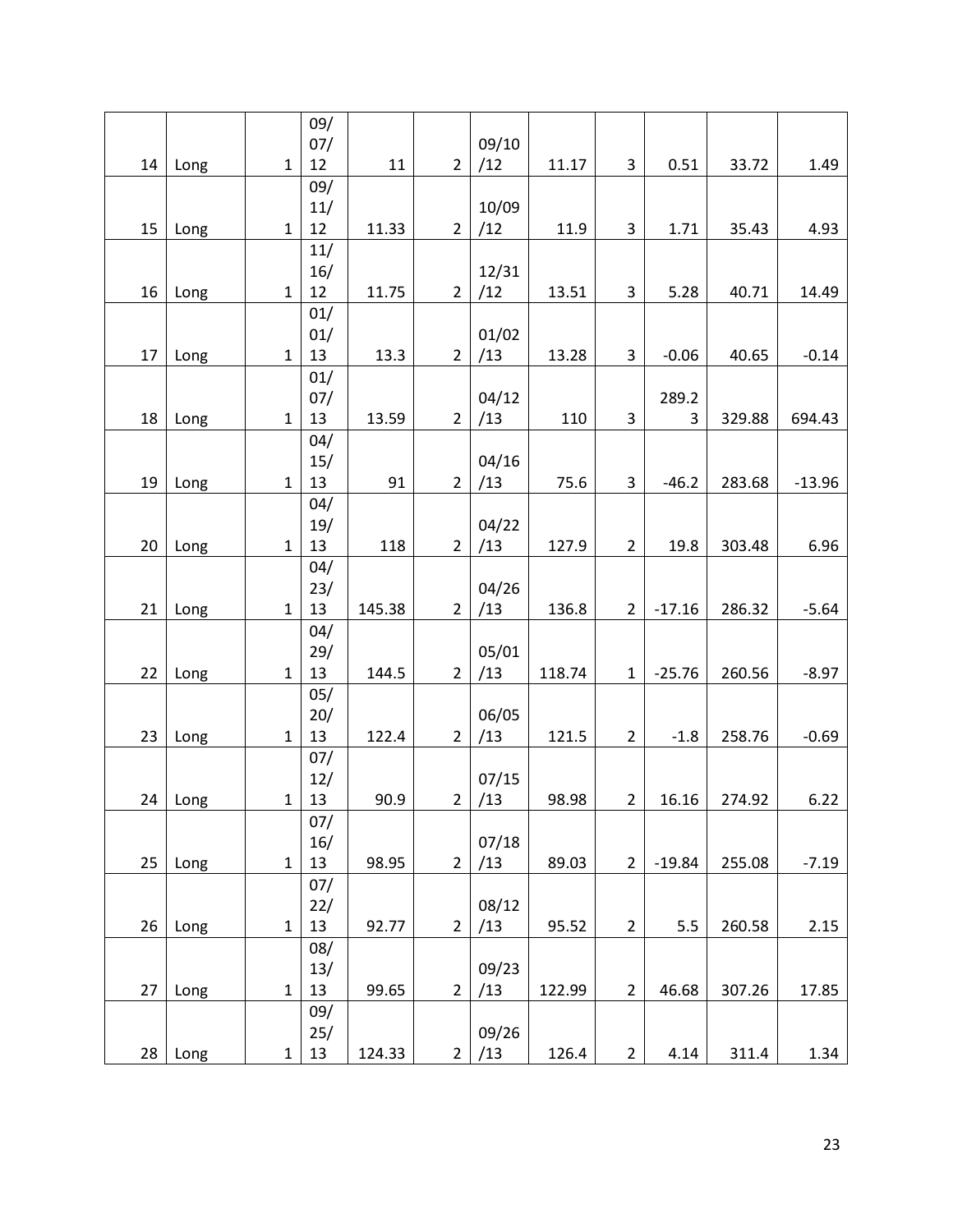|    |      |              | 09/        |              |                |       |                       |                |                                   |               |          |
|----|------|--------------|------------|--------------|----------------|-------|-----------------------|----------------|-----------------------------------|---------------|----------|
|    |      |              | 27/        |              |                | 10/03 |                       |                |                                   |               |          |
| 29 | Long | $\mathbf 1$  | 13         | 126.1        | $\overline{2}$ | /13   | 119.12                | $2^{\circ}$    | $-13.96$                          | 297.44        | $-4.47$  |
|    |      |              | 10/        |              |                |       |                       |                |                                   |               |          |
|    |      |              | 09/        |              |                | 12/09 | 926.00                |                | 1600.                             | 1897.4        |          |
| 30 | Long | $\mathbf{1}$ | 13         | 126          | $\overline{2}$ | /13   | 01                    | $\overline{2}$ | 0002                              | 402           | 536.12   |
|    |      |              | 12/        |              |                |       |                       |                |                                   |               |          |
|    |      |              | 10/        | 942.73       |                | 12/16 | 729.36                |                | 426.7                             | 1470.7        |          |
| 31 | Long | $\mathbf{1}$ | 13         | 01           | 2 <sup>1</sup> | /13   | 01                    | $\overline{2}$ | 4                                 | 002           | $-22.48$ |
|    |      |              | 01/        |              |                |       |                       |                |                                   |               |          |
|    |      |              | 02/        | 785.17       |                | 01/24 | 793.49                |                |                                   | 1479.0        |          |
| 32 | Long | $\mathbf{1}$ | 14         | 01           | $2^{\circ}$    | /14   | 01                    | $\mathbf{1}$   | 8.32                              | 202           | 0.57     |
|    |      |              | 03/        |              |                |       |                       |                |                                   |               |          |
|    |      |              | 04/        | 672.10       |                | 03/20 | 581.84                |                | 180.5                             | 1298.5        |          |
| 33 | Long | $\mathbf{1}$ | 14         | 01           | $\overline{2}$ | /14   | 01                    | $\overline{2}$ | $\overline{2}$                    | 002           | $-12.20$ |
|    |      |              | 04/        |              |                |       |                       |                |                                   |               |          |
|    |      |              | 16/        | 517.59       |                | 04/21 | 476.20                |                |                                   | 1215.7        |          |
| 34 | Long | $\mathbf{1}$ | 14         | 01           | $2^{\circ}$    | /14   | 01                    | $\overline{2}$ | $-82.78$                          | 202           | $-6.37$  |
|    |      |              | 04/        |              |                |       |                       |                |                                   |               |          |
|    |      |              | 22/        | 503.70       | $\overline{2}$ | 04/28 | 450.76                |                | 105.8                             | 1109.8        |          |
| 35 | Long | $\mathbf{1}$ | 14         | 01           |                | /14   | 01                    | $\overline{2}$ | 8                                 | 402           | $-8.70$  |
|    |      |              | 05/        |              |                |       |                       |                |                                   |               |          |
|    |      |              | 21/        | 491.59       |                | 06/16 | 567.47                |                | 151.7                             | 1261.5        |          |
| 36 | Long | $\mathbf{1}$ | 14         | 51           | $2^{\circ}$    | /14   | 25                    | $\overline{2}$ | 548                               | 95            | 13.66    |
|    |      |              | 06/        |              |                |       |                       |                |                                   |               |          |
|    |      |              | 18/        | 606.56       |                | 06/19 | 604.35                |                |                                   | 1257.1        |          |
| 37 | Long | $\mathbf{1}$ | 14         | 25           | $\overline{2}$ | /14   | 75                    | $\overline{2}$ | $-4.41$                           | 85            | $-0.35$  |
|    |      |              | 07/        |              |                | 07/24 |                       |                |                                   |               |          |
|    |      | $\mathbf{1}$ | 01/<br>14  | 646.13       | $\overline{2}$ |       | 620                   | $\mathbf{1}$   | 26.13                             | 1231.0        | $-2.08$  |
| 38 | Long |              |            | 01           |                | /14   |                       |                | 01                                | 549           |          |
|    |      |              | 10/        |              |                |       |                       |                |                                   |               |          |
| 39 | Long | $\mathbf{1}$ | 15/<br>14  | 407.16<br>25 | $\overline{2}$ | 10/17 | 383.47<br>$\mathsf S$ | $\overline{3}$ | 71.06<br>25                       | 1159.9<br>924 | $-5.77$  |
|    |      |              |            |              |                | /14   |                       |                |                                   |               |          |
|    |      |              | 10/<br>21/ | 384.44       |                | 10/24 |                       |                | $\overline{\phantom{m}}$<br>74.20 | 1085.7        |          |
| 40 | Long | $\mathbf{1}$ | 14         | 49           | $\overline{2}$ | /14   | 359.71                | 3              | 47                                | 877           | $-6.39$  |
|    |      |              | 11/        |              |                |       |                       |                |                                   |               |          |
|    |      |              | 11/        |              |                | 11/21 | 357.96                |                |                                   | 1069.8        |          |
| 41 | Long | $\mathbf{1}$ | 14         | 365.92       | $\overline{2}$ | /14   | 5                     | $\overline{2}$ | $-15.91$                          | 777           | $-1.46$  |
|    |      |              | 11/        |              |                |       |                       |                |                                   |               |          |
|    |      |              | 25/        | 378.72       |                | 12/05 |                       |                |                                   | 1058.3        |          |
| 42 | Long | $\mathbf{1}$ | 14         | 5            | $\overline{2}$ | /14   | 372.94                | $\overline{2}$ | $-11.57$                          | 077           | $-1.08$  |
|    |      |              | 12/        |              |                |       |                       |                |                                   |               |          |
|    |      |              | 08/        |              |                | 12/09 | 367.68                |                | 19.11                             | 1039.1        |          |
| 43 | Long | 1            | $14\,$     | 377.24       | $\overline{2}$ | /14   | 39                    | $\overline{2}$ | 22                                | 955           | $-1.80$  |
|    |      |              |            |              |                |       |                       |                |                                   |               |          |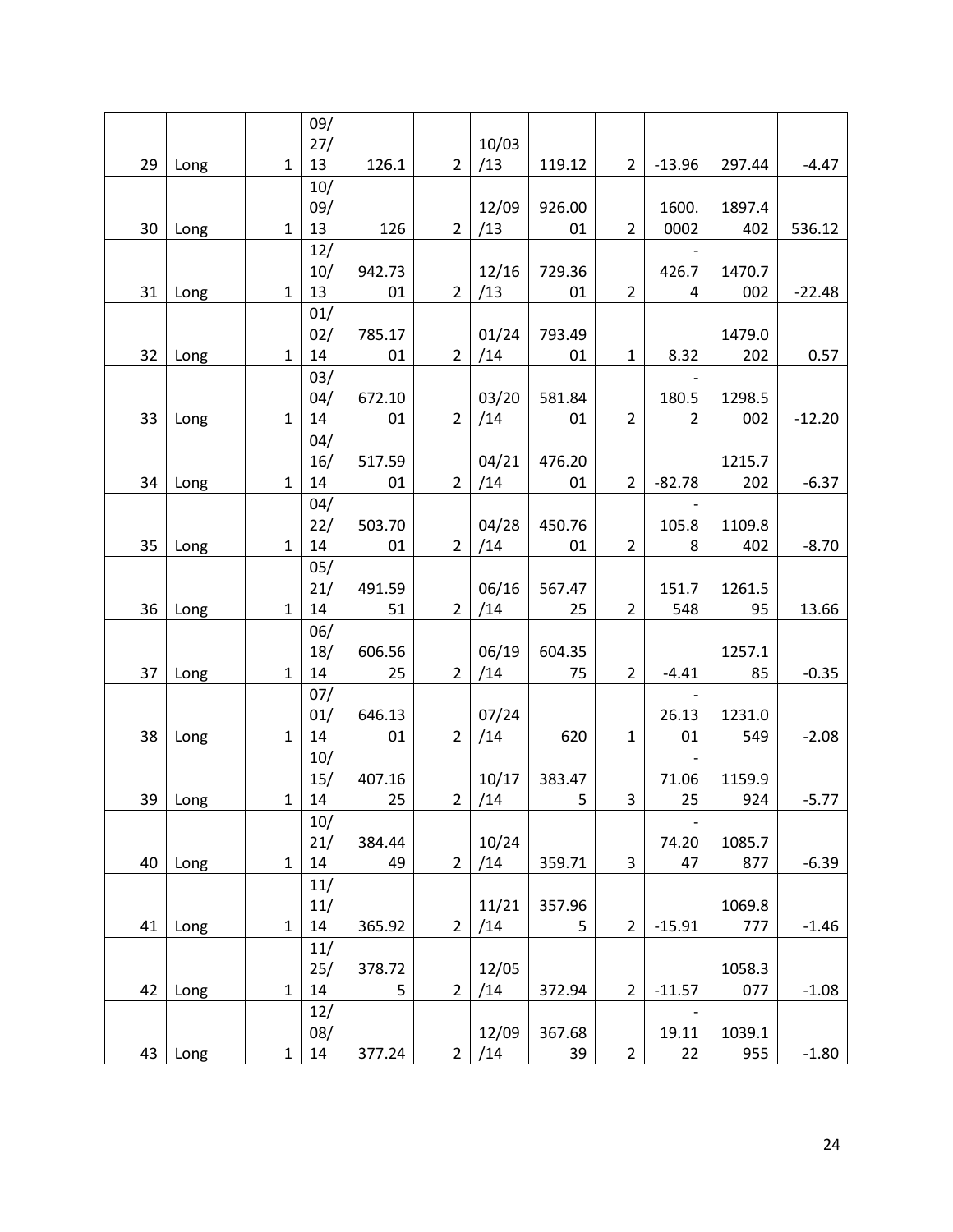|    |      |              | 01/ |        |                |       |        |   |         |        |          |
|----|------|--------------|-----|--------|----------------|-------|--------|---|---------|--------|----------|
|    |      |              | 27/ | 271.91 |                | 01/29 |        |   | 107.1   | 932.08 |          |
| 44 | Long | $\mathbf{1}$ | 15  | 24     | $\overline{2}$ | /15   | 236.21 | 3 | 072     | 83     | $-10.30$ |
|    |      |              | 02/ |        |                |       |        |   |         |        |          |
|    |      |              |     |        |                |       |        |   |         |        |          |
|    |      |              | 16/ | 244.18 |                | 03/19 | 263.27 |   | 57.26   | 989.35 |          |
| 45 | Long | $\mathbf{1}$ | 15  | 5      | $\overline{2}$ | /15   | 25     | 3 | 25      | 08     | 6.14     |
|    |      |              | 05/ |        |                |       |        |   |         |        |          |
|    |      |              | 01/ | 236.58 |                | 05/19 | 232.08 |   | 17.99   | 971.35 |          |
| 46 | Long | $\mathbf{1}$ | 15  | 13     | $2^{\circ}$    | /15   | 25     | 4 | 52      | 56     | $-1.82$  |
|    |      |              | 05/ |        |                |       |        |   |         |        |          |
|    |      |              | 22/ | 235.51 |                | 05/26 |        |   | 0.224   | 971.58 |          |
| 47 | Long | 1            | 15  | 38     | $\overline{2}$ | /15   | 235.57 | 4 | 8       | 04     | 0.02     |
|    |      |              | 06/ |        |                |       |        |   |         |        |          |
|    |      |              | 16/ | 235.95 |                | 08/06 | 282.36 |   | 185.6   | 1157.2 |          |
| 48 | Long | 1            | 15  | 5      | $\overline{2}$ | /15   | 62     | 4 | 448     | 252    | 19.09    |
|    |      |              | 09/ |        |                |       |        |   |         |        |          |
|    |      |              | 08/ |        |                | 09/15 | 231.36 |   |         | 1119.5 |          |
| 49 | Long | $\mathbf{1}$ | 15  | 240.79 | $\overline{2}$ | /15   | 5      | 4 | $-37.7$ | 252    | $-3.25$  |
|    |      |              | 09/ |        |                |       |        |   |         |        |          |
|    |      |              | 18/ | 233.18 |                | 09/22 |        |   |         | 1096.8 |          |
| 50 | Long | $\mathbf{1}$ | 15  | 5      | $\overline{2}$ | /15   | 227.51 | 4 | $-22.7$ | 252    | $-2.03$  |
|    |      |              | 09/ |        |                |       |        |   |         |        |          |
|    |      |              |     |        |                | 11/12 | 307.90 |   | 289.7   | 1386.6 |          |
|    |      |              | 25/ | 235.46 |                |       |        |   |         |        |          |
| 51 | Long | $\mathbf{1}$ | 15  | 25     | $\overline{2}$ | /15   | 75     | 4 | 8       | 052    | 26.40    |
|    |      |              | 11/ |        |                |       |        |   |         |        |          |
|    |      |              | 13/ | 326.50 |                | 11/20 | 328.28 |   | 7.158   | 1393.7 |          |
| 52 | Long | $\mathbf{1}$ | 15  | 02     | $\overline{2}$ | /15   | 99     | 4 | 8       | 64     | 0.52     |
|    |      |              | 11/ |        |                |       |        |   |         |        |          |
|    |      |              | 27/ | 349.56 |                | 12/29 |        |   | 208.3   | 1602.1 |          |
| 53 | Long | 1            | 15  | 75     | $\overline{2}$ | /15   | 419.02 | 3 | 575     | 215    | 14.94    |
|    |      |              | 12/ |        |                |       |        |   |         |        |          |
|    |      |              | 30/ | 428.92 |                | 12/31 | 427.12 |   | 5.403   | 1596.7 |          |
| 54 | Long | 1            | 15  | 63     | $\overline{2}$ | /15   | 5      | 3 | 9       | 176    | $-0.34$  |
|    |      |              | 01/ |        |                |       |        |   |         |        |          |
|    |      |              | 08/ |        |                | 01/14 | 428.83 |   | 79.57   | 1517.1 |          |
| 55 | Long | $\mathbf{1}$ | 16  | 455.36 | $\overline{2}$ | /16   | 5      | 3 | 5       | 426    | $-4.98$  |
|    |      |              | 02/ |        |                |       |        |   |         |        |          |
|    |      |              | 16/ | 396.12 |                | 03/09 | 411.35 |   |         | 1562.8 |          |
| 56 | Long | $\mathbf{1}$ | 16  | 51     | $\overline{2}$ | /16   | 51     | 3 | 45.69   | 326    | 3.01     |
|    |      |              | 03/ |        |                |       |        |   |         |        |          |
|    |      |              | 24/ | 418.33 |                | 03/25 | 415.95 |   |         | 1555.6 |          |
| 57 |      | $\mathbf{1}$ | 16  |        | $\overline{2}$ | /16   | 5      | 3 | $-7.14$ | 926    | $-0.46$  |
|    | Long |              |     | 5      |                |       |        |   |         |        |          |
|    |      |              | 03/ |        |                |       |        |   |         |        |          |
|    |      |              | 29/ | 421.93 |                | 03/30 |        |   | 20.77   | 1534.9 |          |
| 58 | Long | $\mathbf{1}$ | 16  | 51     | $\overline{2}$ | /16   | 415.01 | 3 | 53      | 173    | $-1.33$  |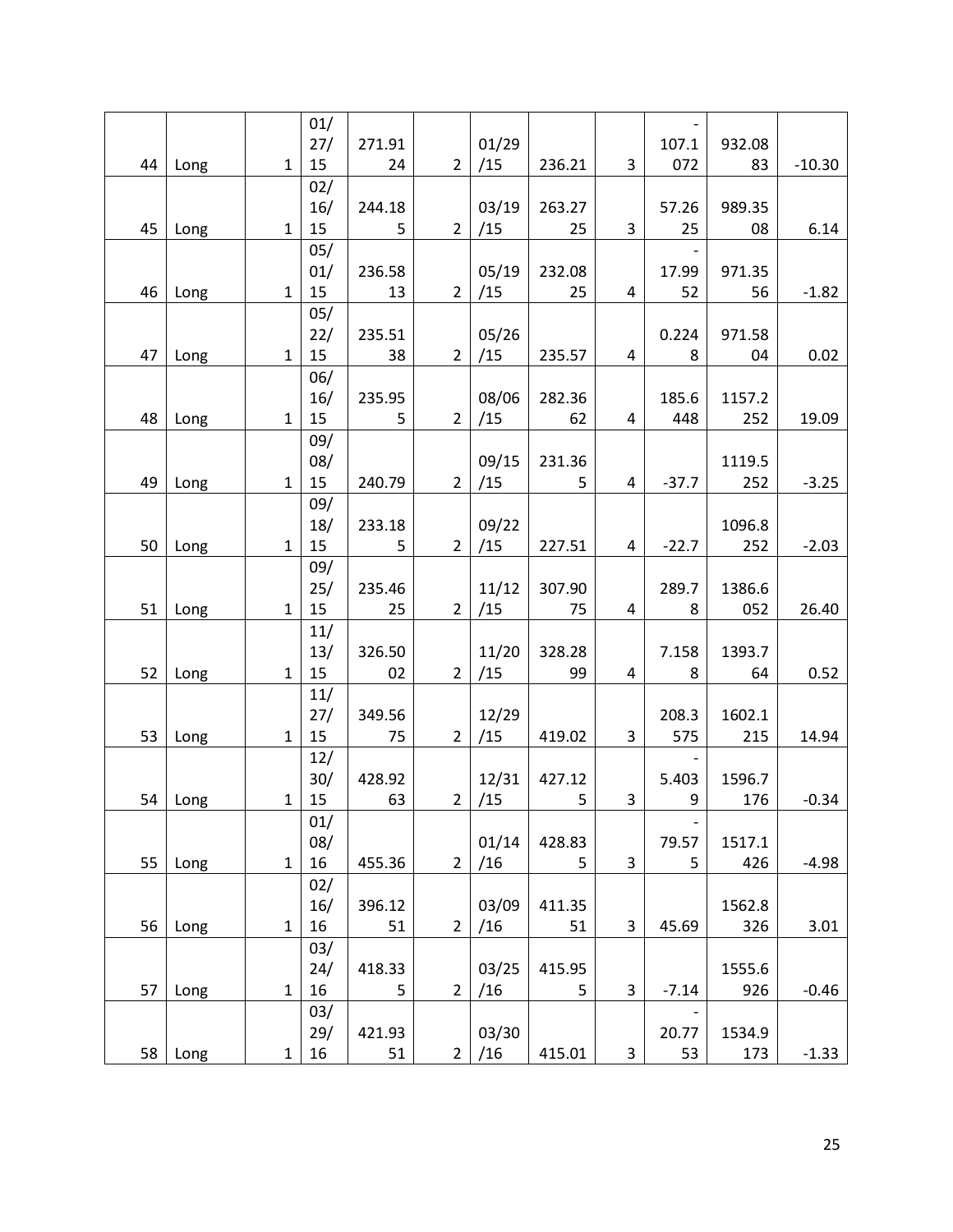|    |      |              | 04/    |        |                |       |             |                |       |        |         |
|----|------|--------------|--------|--------|----------------|-------|-------------|----------------|-------|--------|---------|
|    |      |              | 01/    | 416.74 |                | 05/18 | 453.65      |                | 110.7 | 1645.6 |         |
| 59 | Long | $\mathbf{1}$ | 16     | 51     | $\overline{2}$ | /16   | 5           | 3              | 297   | 47     | 7.21    |
|    |      |              | 05/    |        |                |       |             |                |       |        |         |
|    |      |              | 19/    |        |                | 05/20 | 443.13      |                |       |        |         |
|    |      |              |        | 454.69 |                |       |             |                | 34.67 | 1610.9 |         |
| 60 | Long | $\mathbf{1}$ | 16     | 26     | $\overline{2}$ | /16   | 49          | 3              | 31    | 739    | $-2.11$ |
|    |      |              | 05/    |        |                |       |             |                |       |        |         |
|    |      |              | 27/    | 452.99 |                | 06/24 | 613.37      |                | 481.1 | 2092.1 |         |
| 61 | Long | $\mathbf{1}$ | 16     | 5      | $\overline{2}$ | /16   | 51          | 3              | 403   | 142    | 29.85   |
|    |      |              | 06/    |        |                |       |             |                |       |        |         |
|    |      |              | 27/    | 633.45 |                | 06/30 | 638.95      |                | 16.50 | 2108.6 |         |
| 62 | Long | $\mathbf{1}$ | 16     | 4      | $\overline{2}$ | /16   | 51          | 3              | 33    | 175    | 0.79    |
|    |      |              | 07/    |        |                |       |             |                |       |        |         |
|    |      |              | 01/    |        |                | 07/08 |             |                | 132.0 | 1976.5 |         |
| 63 | Long | 1            | 16     | 665.29 | $\overline{2}$ | /16   | 621.26      | 3              | 9     | 275    | $-6.26$ |
|    |      |              | 07/    |        |                |       |             |                |       |        |         |
|    |      |              | 18/    | 681.53 |                | 07/25 | 661.72      |                | 39.62 | 1936.9 |         |
| 64 | Long | $\mathbf{1}$ | 16     | 99     | $\overline{2}$ | /16   | 75          | $\overline{2}$ | 48    | 027    | $-2.00$ |
|    |      |              | 09/    |        |                |       |             |                |       |        |         |
|    |      |              | 06/    | 607.88 |                | 09/22 | 595.30      |                | 37.73 | 1899.1 |         |
| 65 | Long | $\mathbf{1}$ | 16     | 39     | $\overline{2}$ | /16   | 51          | 3              | 64    | 663    | $-1.95$ |
|    |      |              |        |        |                |       |             |                |       |        |         |
|    |      |              | 09/    |        |                |       |             |                |       |        |         |
|    |      |              | 26/    | 598.90 |                | 09/28 | 602.94      |                | 12.12 | 1911.2 |         |
| 66 | Long | $\mathbf{1}$ | 16     | 5      | $\overline{2}$ | /16   | 51          | 3              | 03    | 866    | 0.64    |
|    |      |              | 09/    |        |                |       |             |                |       |        |         |
|    |      |              | 30/    | 606.52 |                | 10/03 | 609.42      |                | 8.704 | 1919.9 |         |
| 67 | Long | $\mathbf{1}$ | 16     | 34     | $\overline{2}$ | /16   | 5           | 3              | 8     | 914    | 0.46    |
|    |      |              | 10/    |        |                |       |             |                |       |        |         |
|    |      |              | 04/    | 612.57 |                | 01/12 | 789.10      |                | 529.5 | 2449.5 |         |
| 68 | Long | $\mathbf{1}$ | 16     | 51     | 2              | /17   | 77          | 3              | 978   | 892    | 27.57   |
|    |      |              | 01/    |        |                |       |             |                |       |        |         |
|    |      |              | 24/    |        |                | 01/25 | 898.19      |                | 45.17 | 2404.4 |         |
| 69 | Long | $\mathbf 1$  | 17     | 920.78 | $\overline{2}$ | /17   | $\mathbf 1$ | $\overline{2}$ | 8     | 112    | $-1.84$ |
|    |      |              | 01/    |        |                |       |             |                |       |        |         |
|    |      |              | 27/    |        |                | 03/13 | 1230.6      |                | 634.8 | 3039.2 |         |
| 70 | Long | $\mathbf{1}$ | 17     | 913.25 | $\overline{2}$ | /17   | 65          | $\overline{2}$ | 3     | 412    | 26.39   |
|    |      |              | 03/    |        |                |       |             |                |       |        |         |
|    |      |              |        | 1237.4 |                | 03/17 | 1148.4      |                |       |        |         |
|    |      |              | 14/    |        |                |       |             |                | 178.0 | 2861.2 |         |
| 71 | Long | $\mathbf{1}$ | 17     | 978    | $\overline{2}$ | /17   | 91          | $\overline{2}$ | 136   | 276    | $-5.86$ |
|    |      |              | 04/    |        |                |       |             |                |       |        |         |
|    |      |              | 04/    | 1153.8 |                | 06/16 | 2360.4      |                | 2413. | 5274.4 |         |
| 72 | Long | $\mathbf{1}$ | 17     | 298    | $\overline{2}$ | /17   | 551         | $\overline{2}$ | 2506  | 782    | 84.31   |
|    |      |              | 06/    |        |                |       |             |                |       |        |         |
|    |      |              | 20/    | 2573.1 |                | 06/27 | 2347.3      |                | 451.7 | 4822.7 |         |
| 73 | Long | $\mathbf{1}$ | $17\,$ | 719    | $\overline{2}$ | /17   | 149         | $\overline{2}$ | 14    | 642    | $-8.56$ |